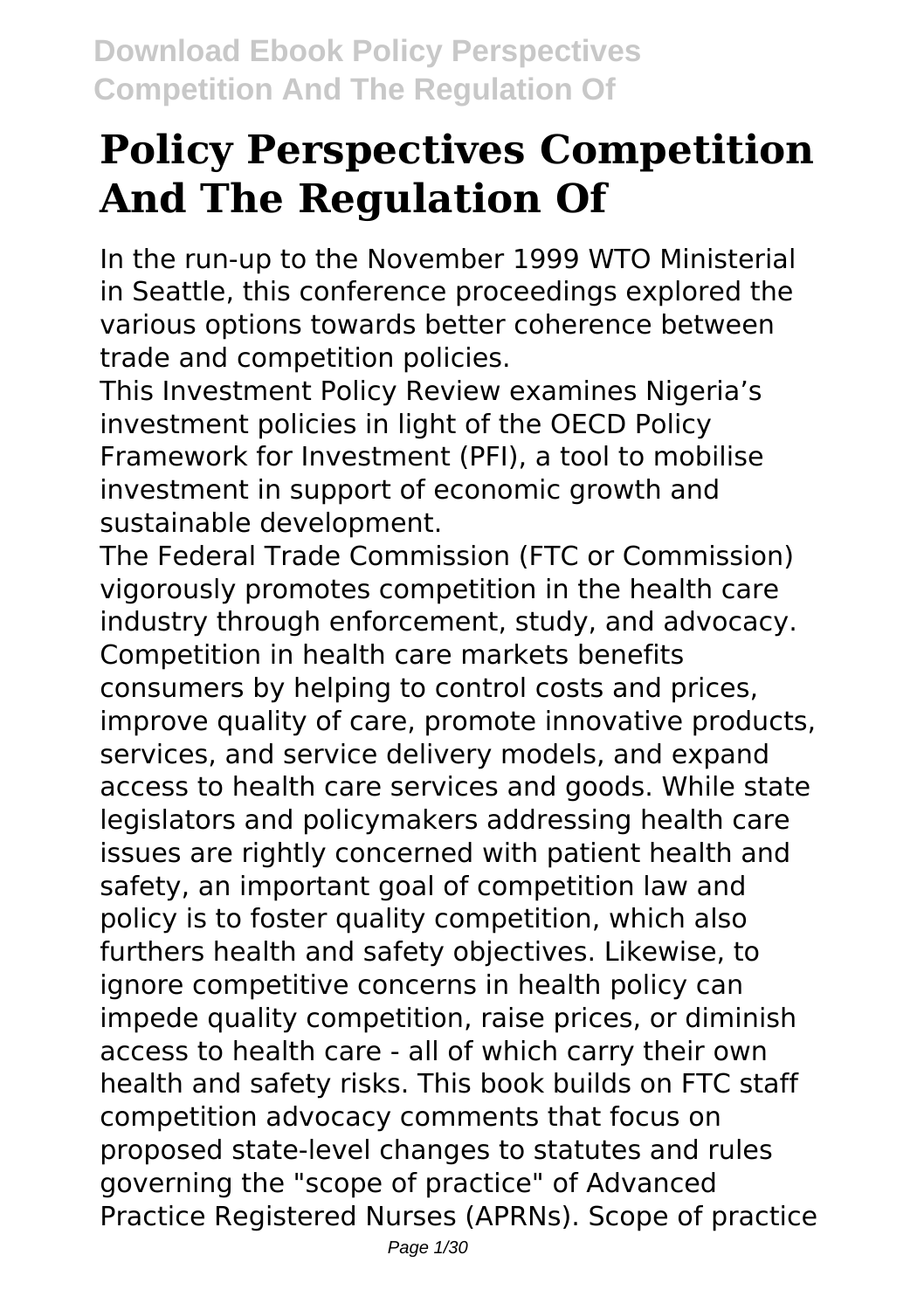rules determine the range of health care procedures and services that various health care professionals are licensed to provide under state law. Advanced Practice NursesPerspectives on Competition and Regulation Competition Policy and Intellectual Property in Today's Global Economy Greening EU Competition Law and Policy OECD Economic Surveys: United States 2020 Issues in Telecommunications Regulation and Competition A Review of Good Practices OECD Investment Policy Perspectives 2008 Perspectives, Promises, and Problems A new annual from the OECD that includes articles covering recent issues in international investment policy. This edition includes articles on FDI spillovers, regulation, guarantees and insurance, liberalisation, and OECD's Global Forum. The German banking system is characterized by high fragmentation, low profitability and low foreign ownership. Main reason for this is its particular structure that can best be described as forced segmentation. This structure produces local banking markets. The book argues that local bank competition is not as pronounced as national concentration ratios predict and presents a bank pricing study which indicates that local banks, banks located in less densely populated areas and less productive banks tend to charge higher prices for retail bank services than banks that operate nationally. These results as well as lessons drawn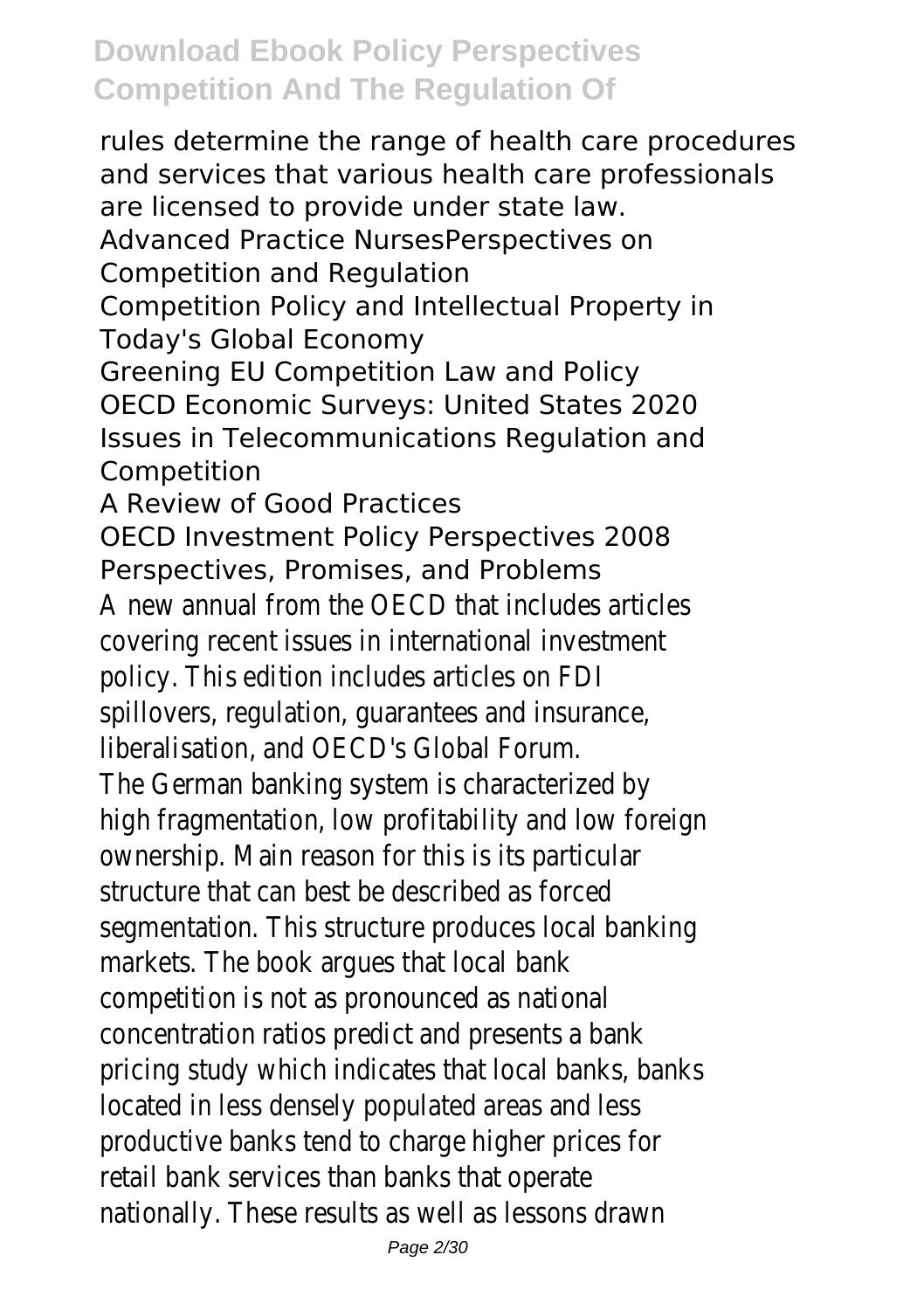from international reforms suggest that the German banking system could benefit from cross-pillar consolidation which promises to export competition from the national to local banking markets. Last but not least, the book analyzes political economy implications of banking reforms and provides suggestions on status quo resolution by identifying ways to facilitate reform implementation in the German banking system.

This book brings the reader information on innovative initiatives that have succeeded in bringing new skills to people formerly trapped in lowwage jobs in various OECD countries.

Featuring analysis of cutting-edge healthcare issues and first-person stories,Policy & Politics in Nursing and Health Care, 7th Edition is the leader in helping students develop skills in influencing policy in today's changing health care environment.

Approximately 150 expert contributors present a wide range of topics in this classic text, providing a more complete background than can be found in any other policy textbook on the market. Discussions include the latest updates on conflict management, health economics, lobbying, the use of media, and working with communities for change. With these insights and strategies, you'll be prepared to play a leadership role in the four spheres in which nurses are politically active: the workplace, government, professional organizations, and the community. Comprehensive coverage of healthcare policies and politics provides a broader understanding of nursing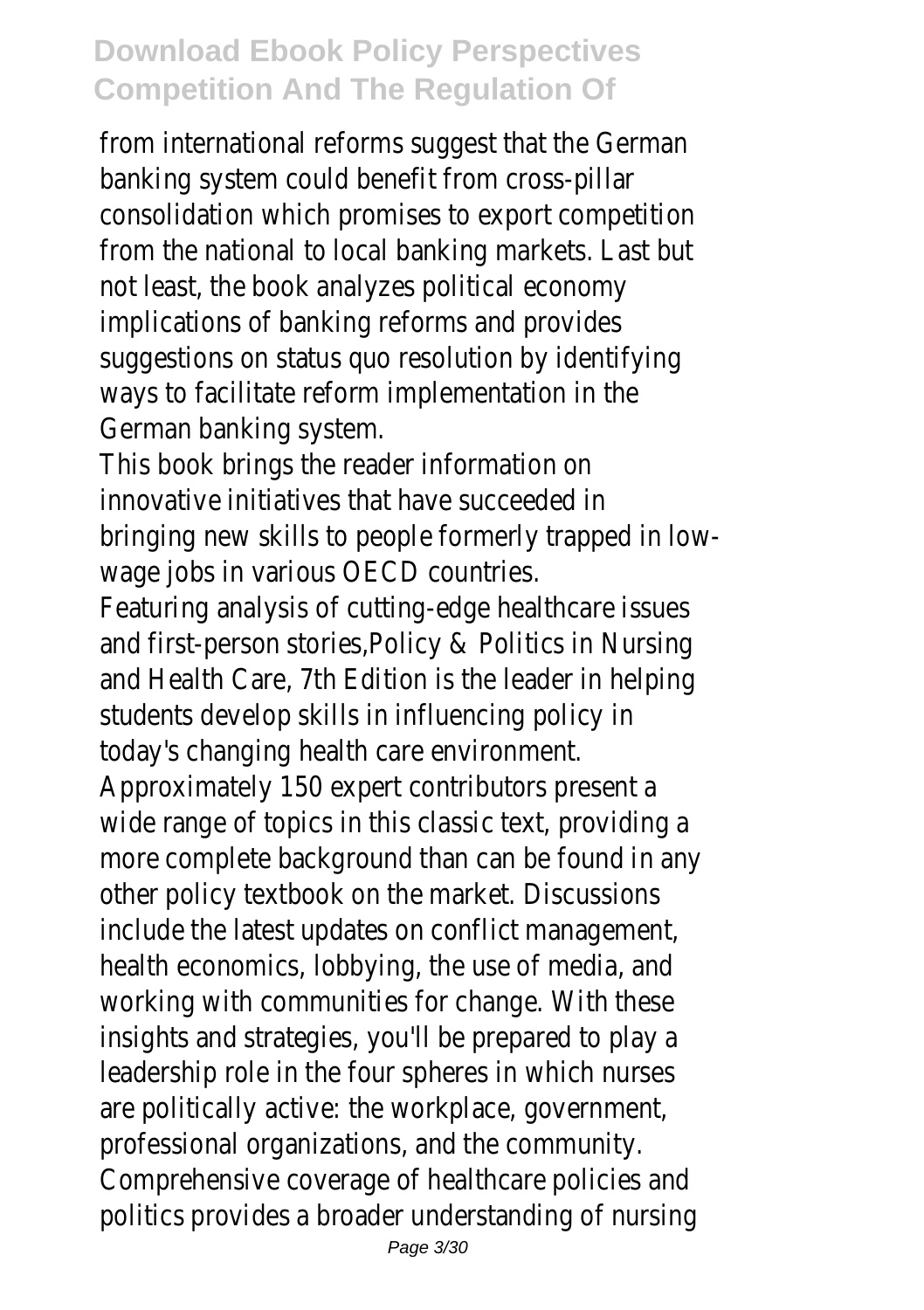leadership and political activism, as well as complex business and financial issues.Taking Action essays include personal accounts of how nurses have participated in politics and what they have accomplished.Expert authors make up a virtual Nursing Who's Who in healthcare policy, sharing information and personal perspectives gained in the crafting of healthcare policy.Winner of several American Journal of Nursing "Book of the Year" awards! NEW! Nine new chapters ensure you have the most up-to-date information on key topics such as ethical dimensions of policy and politics, patient engagement, public health, women's reproductive health, emergency preparedness, new health insurance exchanges, and much more.NEW! The latest information and perspectives are provided by nursing leaders who influenced health care reform, including theAffordable Care Act.NEW! Emphasis on evidence-based policy throughout the text.NEW! A list of online resources is included in most chapters for further study.

Towards a Privacy Dimension in Competition Policy? VA Nurses Tell Their Story

Health Policy and Advanced Practice Nursing,

Second Edition

Oversight of the Antitrust Enforcement Agencies Health Policy and Politics: A Nurse's Guide Milstead's Health Policy & Politics

Policy & Politics in Nursing and Health Care *Middle East and North Africa Investment Policy Perspectives highlights the considerable progress in*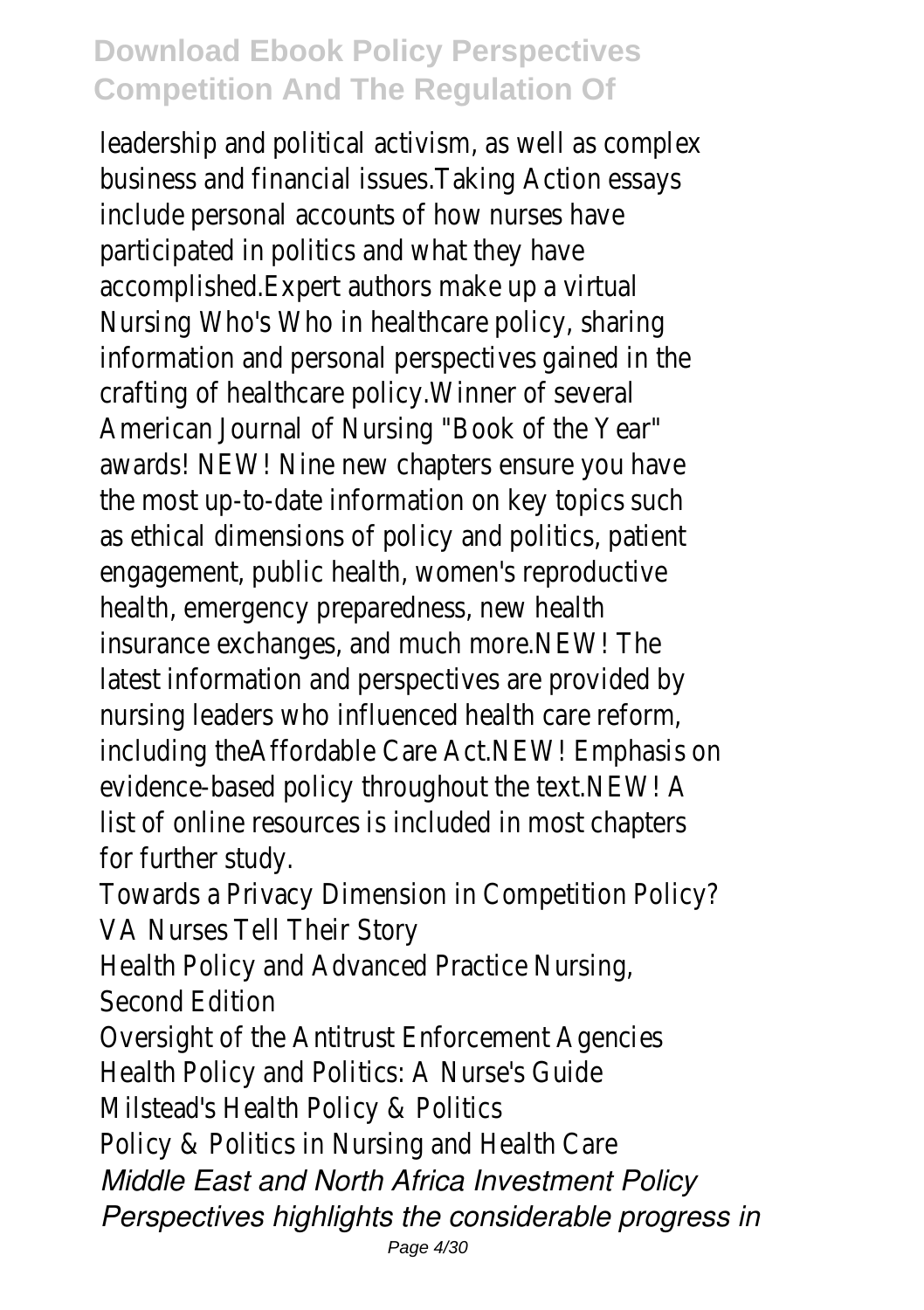*investment policies made by the region's governments over the past decade. Yet, the reform momentum needs to be sustained and deepened for the benefits of investment to be shared with society at large and for growth to be sustainable, particularly in the context of the COVID-19 pandemic and resulting global economic upheaval.*

*Viewed historically as the lapdog of business, bureaucratic and political interests, Japan's Fair Trade Commission has had mixed success in promoting its agenda for stronger antimonopoly policy since the early 1970s. Dr. Beeman unravels antimonopoly politics in Japan through an analysis of the diverse interests of industry, government, and other parties to reveal how and why antimonopoly policy has made important inroads yet ultimately failed to gain deep acceptance in Japan. Employing extensive use of primary research materials and numerous interviews, Dr. Beeman finds predictable patterns of change as well as themes of continuity in the development of Japan's antimonopoly policy. By addressing a broad array of industry sectors and policy issues, the book provides fresh insight into an agency and a policy that have often been criticized from within Japan as too stringent and from outside Japan as too lax.*

*Praise for the First Edition: "There are many policy books, but none are written by APRNs or focus just on APRN practice...APRNs are at the core, or can be, if they use their practice knowledge and education to shape policy...[The] editors eloquently make the case that policy formation is a critical nursing skill." --Doody's*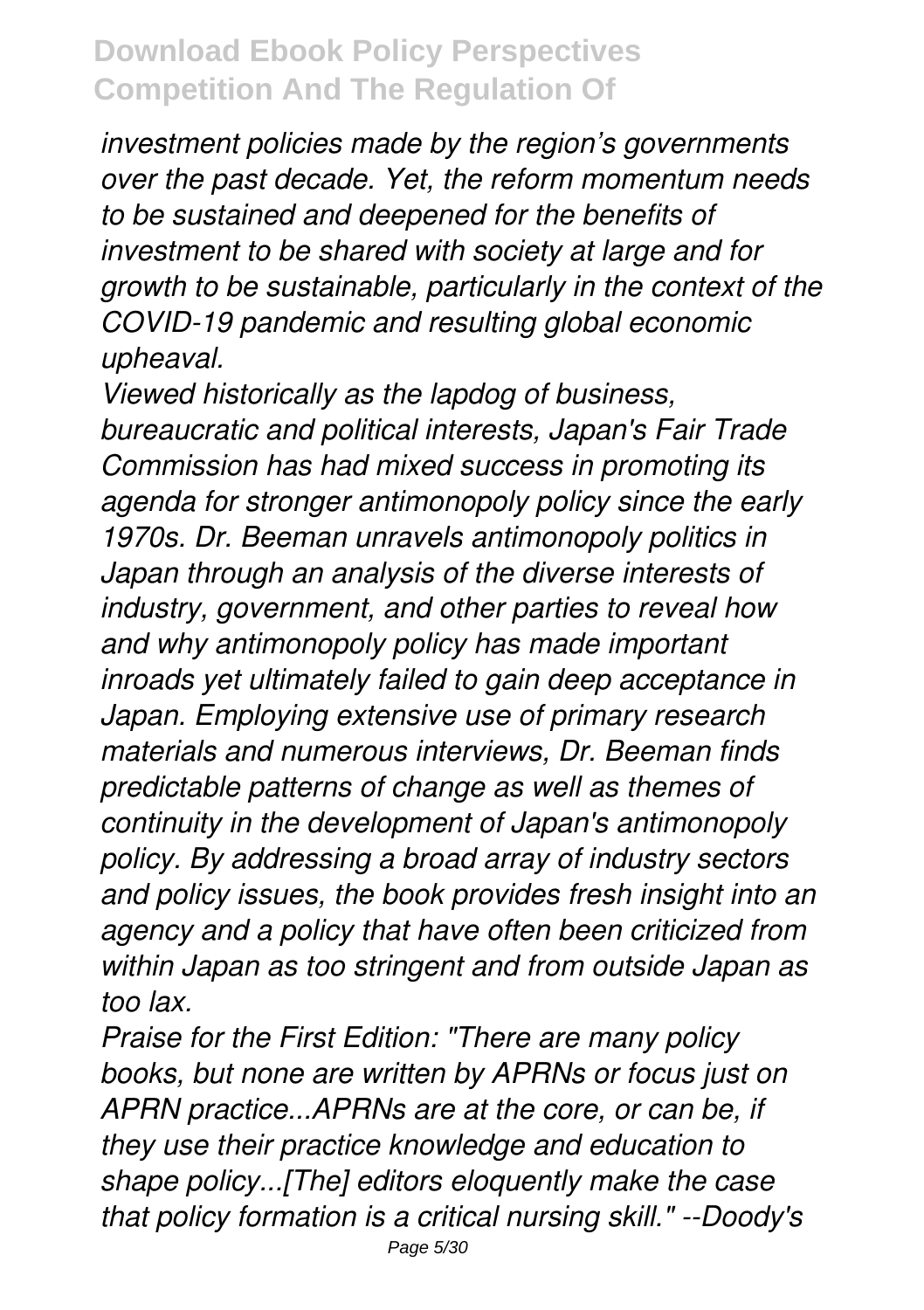*Medical Reviews The only book of its kind, this text offers a wealth of information about the role of all types of APRNs (NPs, CNSs, CNMs, and CRNAs) in influencing the development and application of health care policy in a wide range of specialties. Featuring nine completely new chapters, the second edition delivers an invigorated focus on developing policy that advocates for vulnerable populations and discusses how the incorporation of interprofessional education has changed and will continue to alter health policy in the U.S. and internationally. The text also discusses the evolving influence of the Patient Protection Affordable Care Act (PPACA) and the implications of current and future health policy changes that will be impacting the practice of various APRN roles. Authored by APRN luminaries who have been closely involved with health policy development, the text meets the requirements of the IOM report on The Future of Nursing and the DNP criteria V for the inclusion of health policy and advocacy in the curriculum. This "call to action" for APRNs is specifically designed for courses enrolling students from a variety of APRN trajectories, and includes content from all APRN role perspectives in every section. New to the Second Edition: Emphasizes policy development advocating for vulnerable populations Discusses the current and future influence of interprofessional educaton on health policy in the U.S. and worldwide Addresses how health policy changes will impact the various APRN roles Includes nine new chapters on: Health Policy and its Effect on Large Systems, Value-Based Purchasing, Health Care Reform and Independent Practice, Health Policy*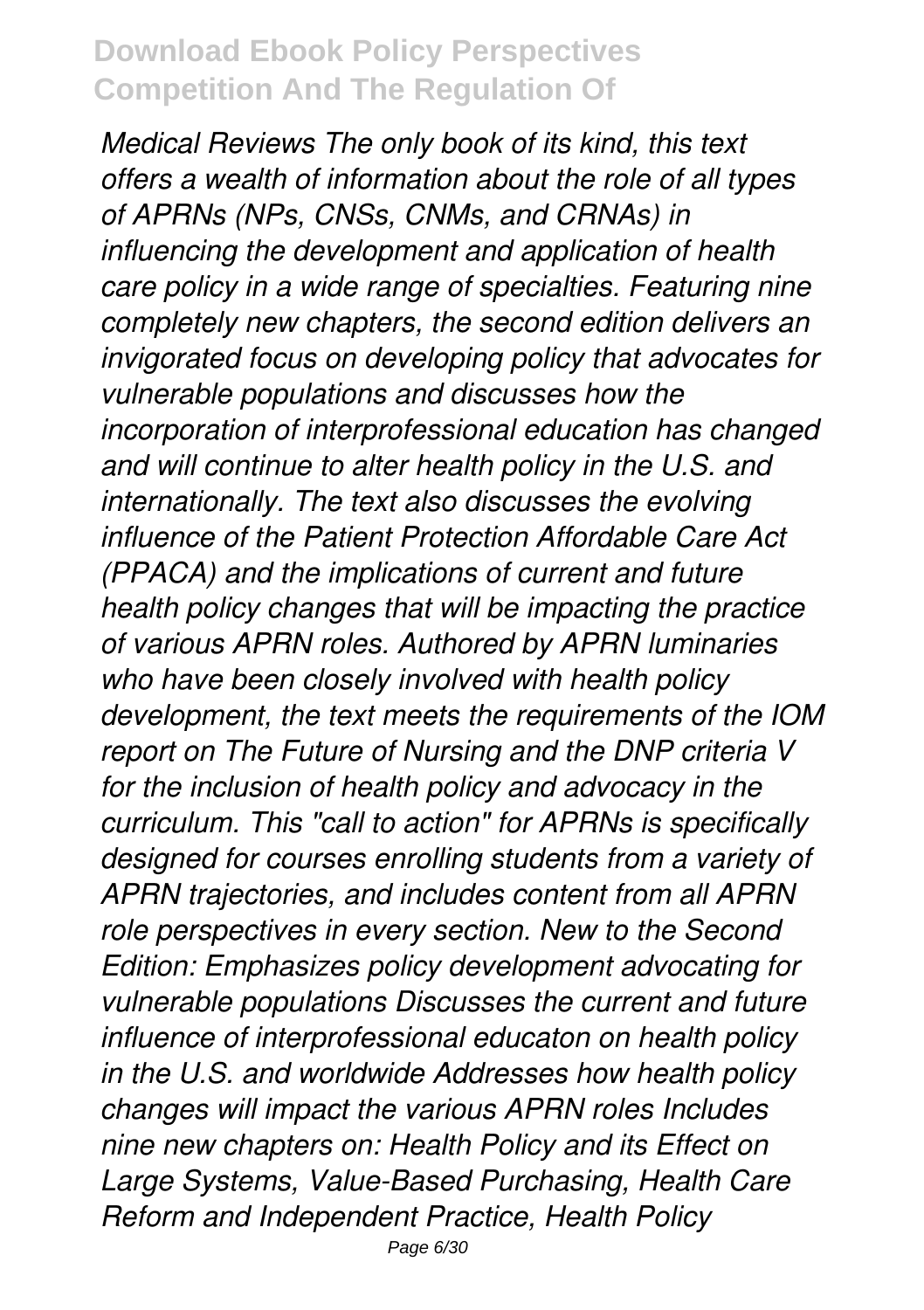*Implications Regarding Substance Abuse/PTSD Treatment, Genetics, Competency Issues, and The International Council of Nurses Key Features: Addresses role-specific policy needs of all four APRN roles and DNPs Encompasses all requisite information about health care policy and reform in the U.S. and worldwide and its impact on advanced practice nursing Meets the requirements of IOM's The Future of Nursing and DNP criteria V Explains how and why APRNs can and should influence policy development Discusses implications of not participating in health policy decisions The stories told in this book reflect the hard work and dedication of the Veterans Affairs nurses who provide care to our nation's heroes. Four key messsages outlined in the book help explain the important role of VA nurses. Key Message 1: Nurses should practice to the full extent of their education and training; Key Message 2: Nurses should achieve higher levels of education and training through an improved education system that promotes seamless academic progression; Key Message 3: Nurses should be full partners, with physicians and other health care professionals, in redesigning health care in the United States; Key Message 4: Effective workforce planning and policy making require better data collection and an improved information structure. This book addresses the staffing issues in military healthcare with policy and workforce planning towards an improved information structure between the nurses, healthcare professionals, and physicians. Keywords: Department of Veterans Affairs nursing program; Veteran Affairs (VA) nursing; nurses;*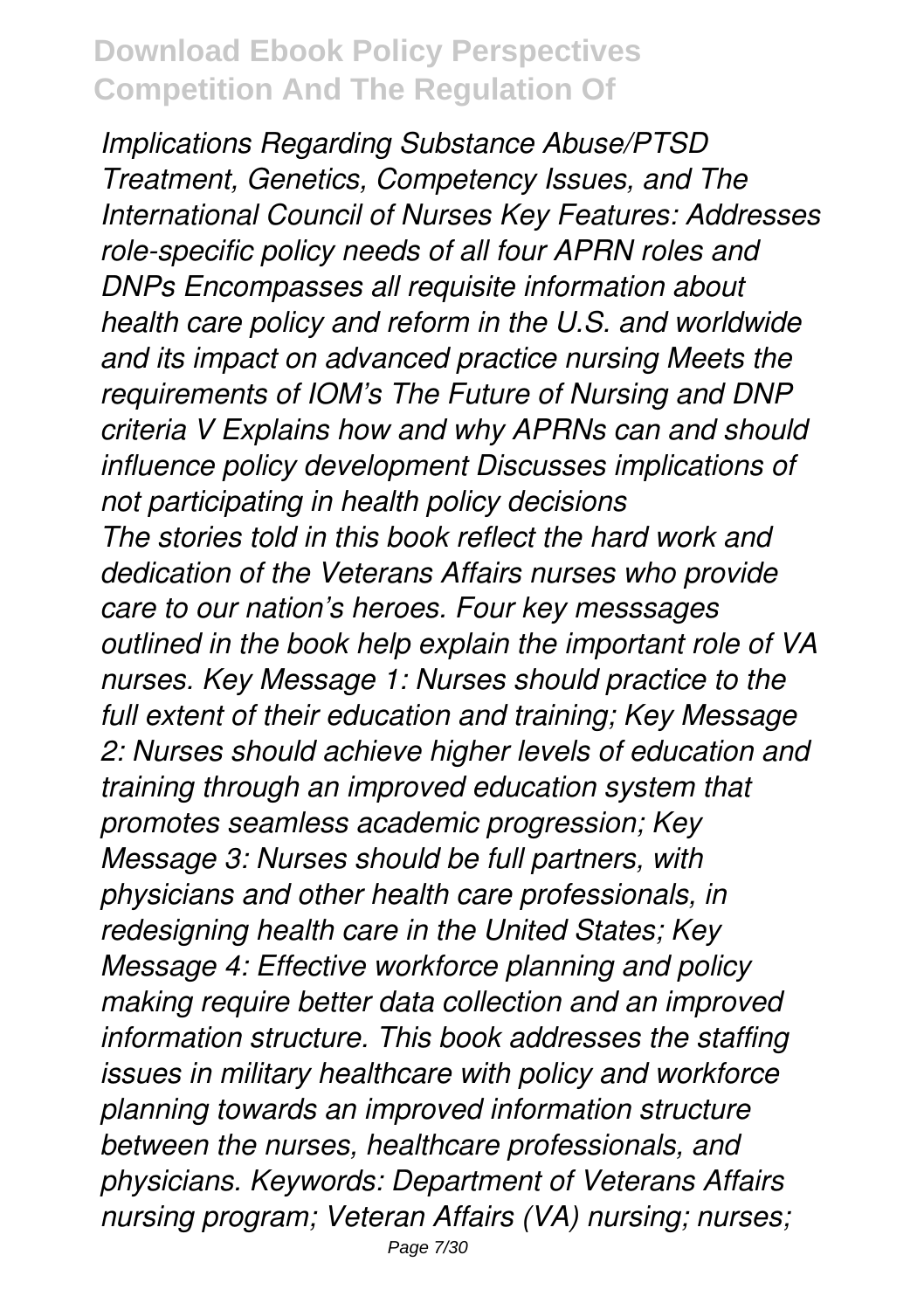*Veterans Affairs nursing education progrm; VA nursing education program; U.S. Department of Veterans Affairs; u.s. department of veterans affairs; va; VA; staffing issues in military healthcare. Report on Competition Policy Pharmaceutical Economics and Policy Final Report Change and Continuity in Antimonopoly Policy, 1973-1995 Setting the Stage for 1985 Agricultural Legislation Advanced Practice Nursing: Essential Knowledge for the Profession*

*Tourism Management and Policy*

The Federal Trade Commission (FTC or Commission) vigorously promotes competition in the health care industry through enforcement, study, and advocacy. Competition in health care markets benefits consumers by helping to control costs and prices, improve quality of care, promote innovative products, services, and service delivery models, and expand access to health care services and goods. While state legislators and policymakers addressing health care issues are rightly concerned with patient health and safety, an important goal of competition law and policy is to foster quality competition, which also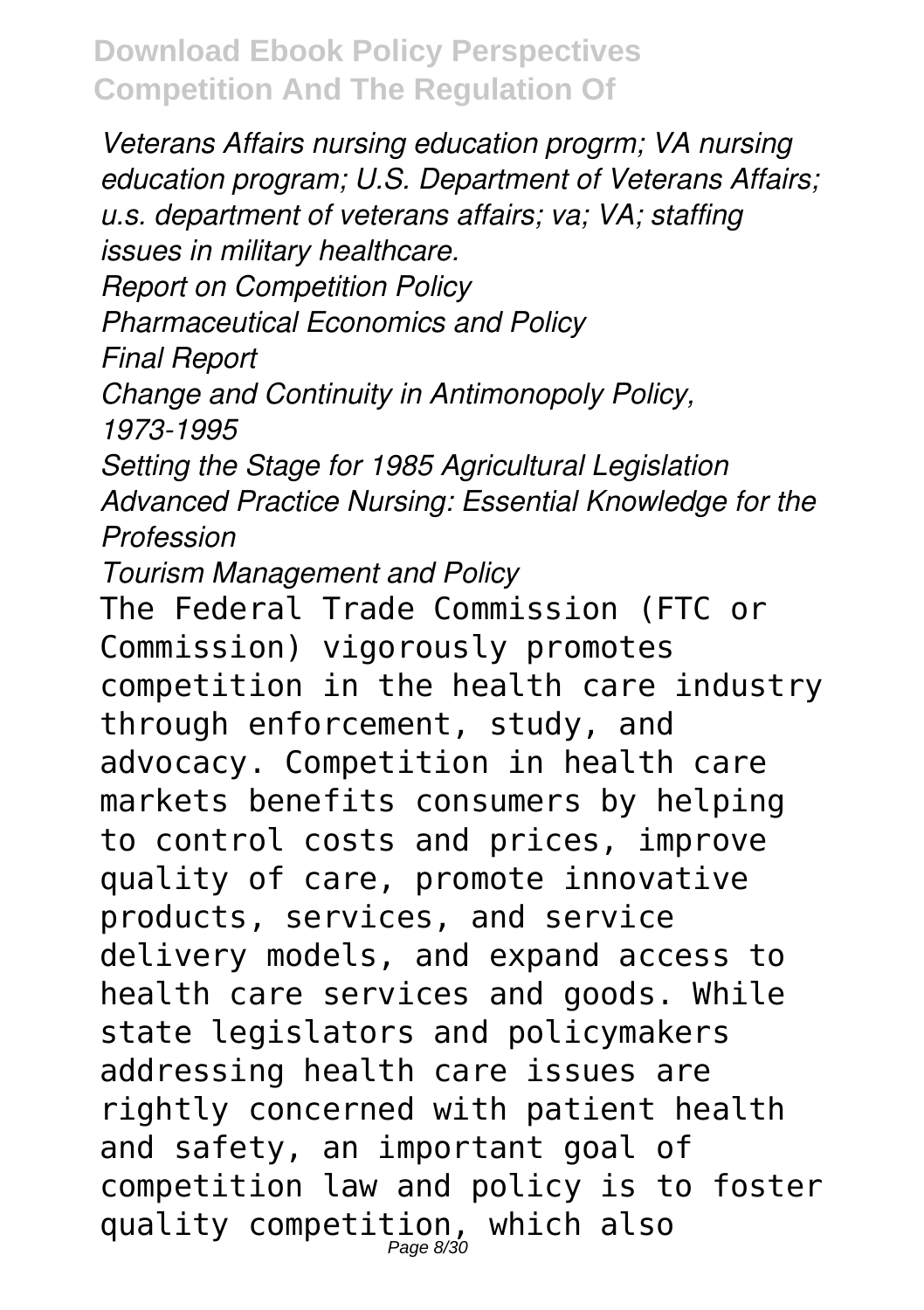furthers health and safety objectives. Likewise, to ignore competitive concerns in health policy can impede quality competition, raise prices, or diminish access to health care all of which carry their own health and safety risks. This book builds on FTC staff competition advocacy comments that focus on proposed state-level changes to statutes and rules governing the scope of practice of Advanced Practice Registered Nurses (APRNs). Scope of practice rules determine the range of health care procedures and services that various health care professionals are licensed to provide under state law.

The coronavirus pandemic has hit the US economy hard. Fiscal and monetary support measures were rapidly deployed and there remains space for further policy support, if needed. However, with the shuttering of many businesses, unemployment has surged and many have left the labour force. The book provides an analysis of the dynamics of the global launch service market associated with small satellites, by placing a particular Page 9/30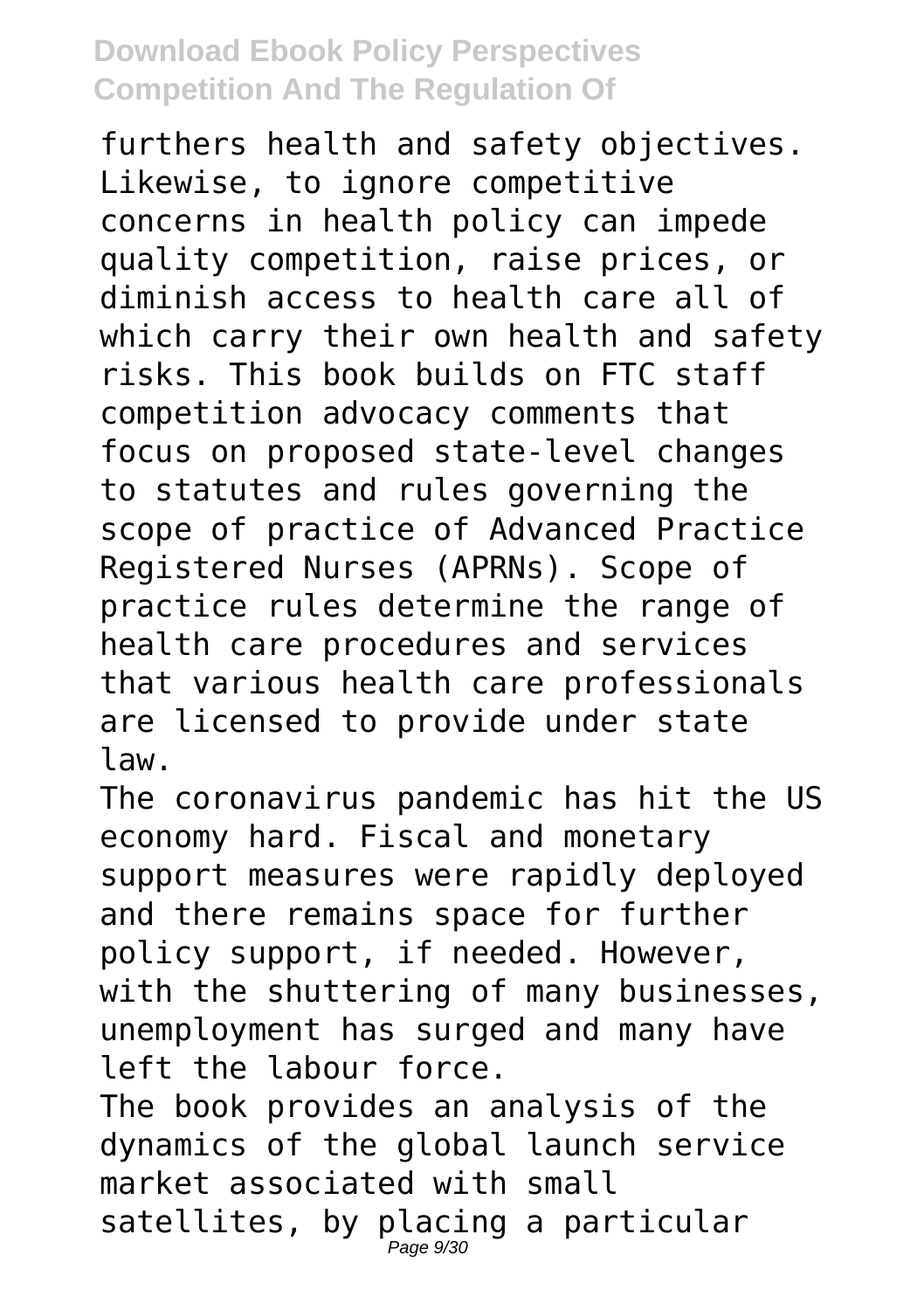focus on its unfolding trends and future outlook. From an economic perspective, the emergence of numerous micro launcher initiatives on top of already existing launch solutions for small satellites raises questions about the specific nature and size of the small satellite market that will - or could - be addressed by these emerging launch services offerings. Identifying the specific features of such market by characterizing customers' expectations and providing a competitive analysis of the different launch solutions for small satellites is the second objective of this report. Finally, and from a policy perspective, the book reflects on whether such market could and should be handled on a purely private basis in the European context, or on the contrary generates relevant stakes that compels European institutional actors to become more actively involved in this domain. In the World Library of Educationalists series, international experts themselves compile career-long collections of what they judge to be their finest pieces – extracts from Page 10/30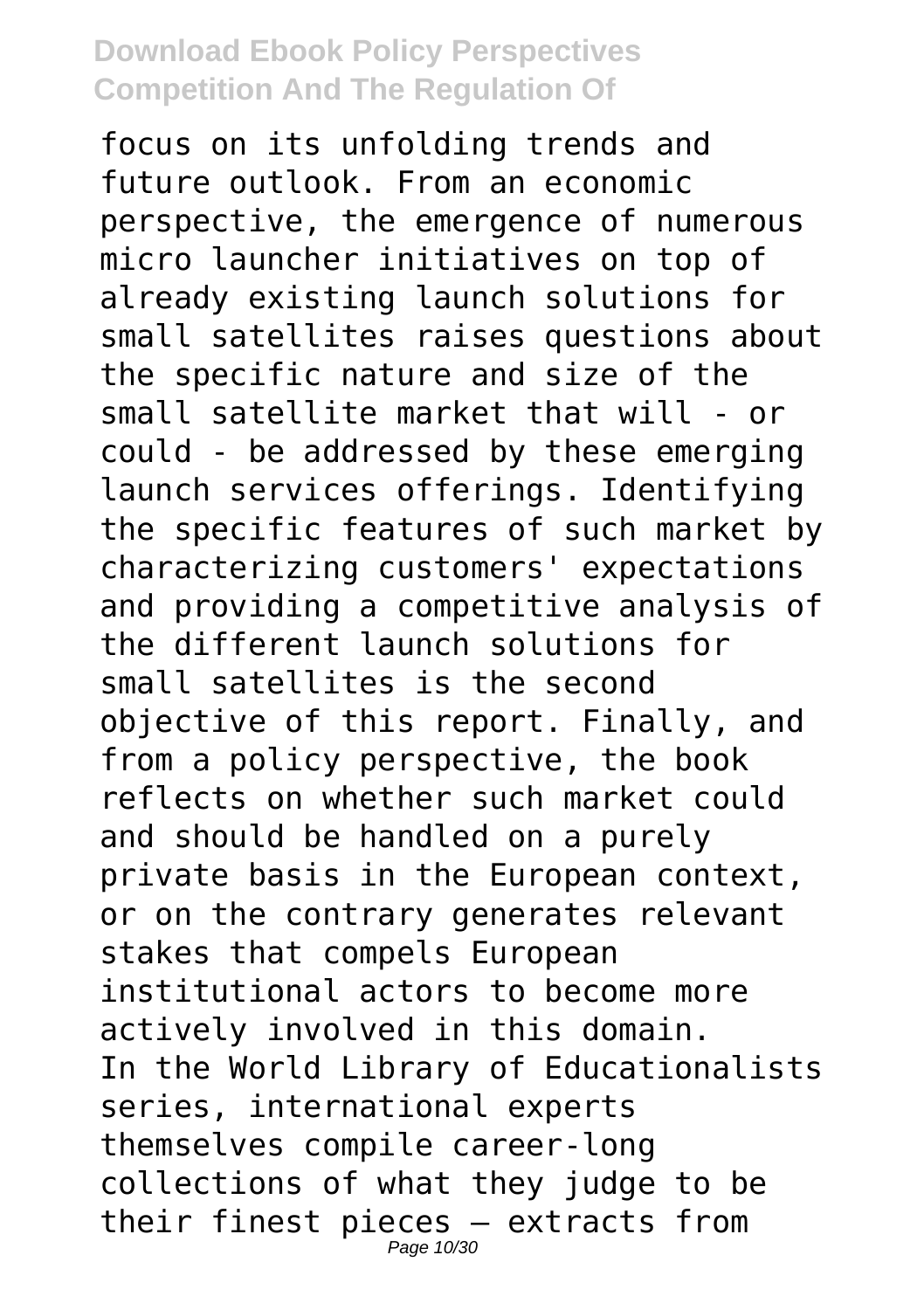books, key articles, salient research findings, major theoretical and practical contributions – so the world can read them in a single manageable volume. Readers will be able to follow the themes and strands and see how their work contributes to the development of the field. In a collection of her most influential work spanning nearly four decades, Patricia Broadfoot applies her trademark sociological and comparative perspective to empirical studies at every level of the educational system. From her classic long-term study of the impact of changing national assessment policies on pupils and teachers in the classrooms of England and France to her sustained championship of the need for a better understanding of the impact of assessment on learning, Broadfoot has consistently championed the need for a more developed sociological understanding of assessment. Broadfoot's accessible writing offers insights that are as novel as they are important for the education of future generations. This book allows readers to follow themes and strands across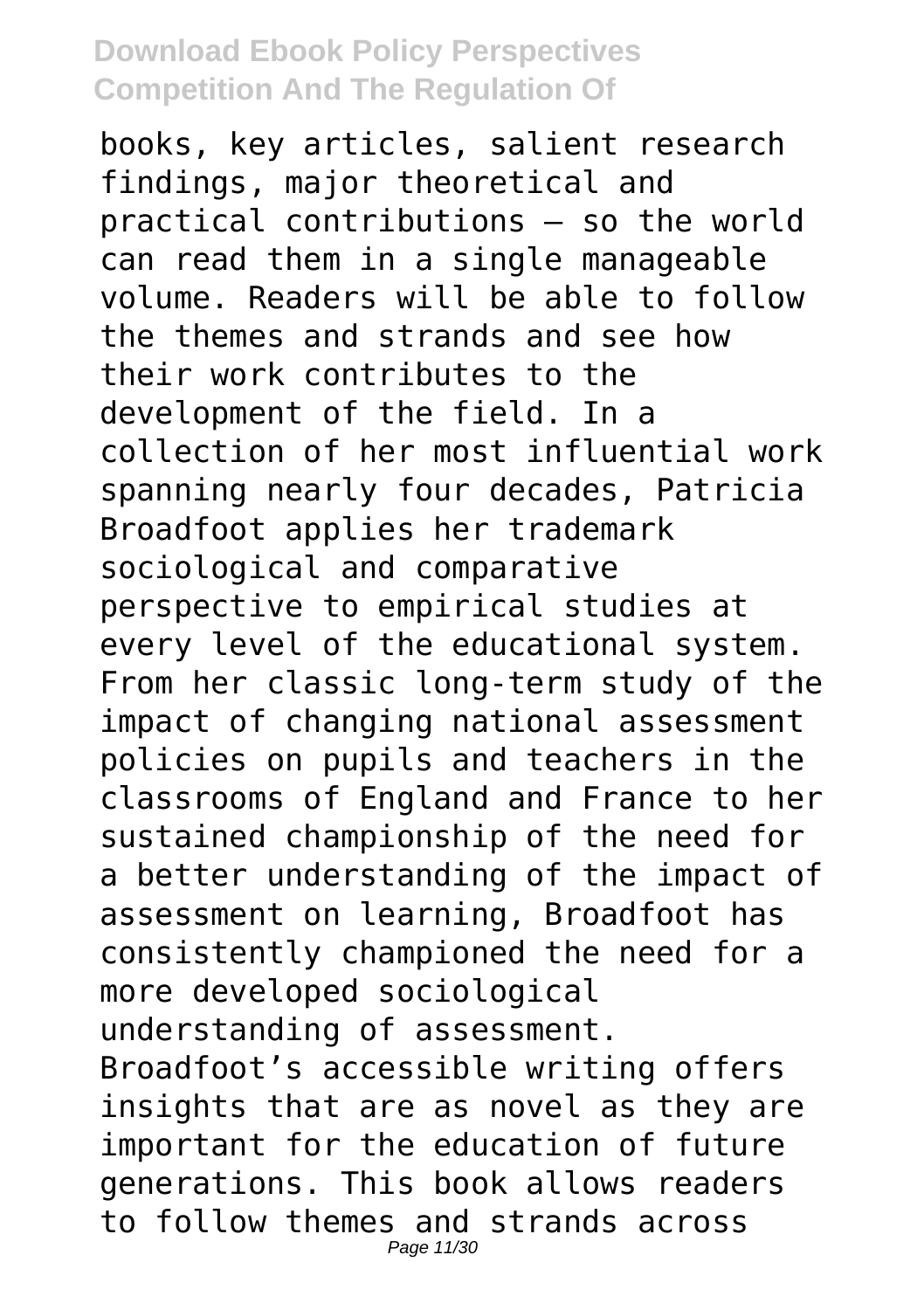Patricia Broadfoot's career and will be of interest to all followers of her work and any reader interested in the development of teaching, learning and assessment.

Examining the Anti-trust Implications of Occupational Licensing : Hearing Before the Committee on Small Business, United States House of Representatives, One Hundred Thirteenth Congress, Second Session, Hearing Held July 16, 2014 The Sociology of Assessment:

Comparative and Policy Perspectives Realizing the Future of Nursing

OECD Investment Policy Reviews: Nigeria 2015

Trade and Competition Policies

Exploring the Ways Forward

Policy Framework for Investment A

Review of Good Practices

Competition, Data and Privacy in the Digital Economy

The European Union and the US are currently negotiating the Transatlantic Trade and Investment Partnership (TTIP), with potentially enormous economic gains for both partners. Experts from the European Union and the US explore not only the groundwork laid for TTIP under the "New Transatlanticism," but Page 12/30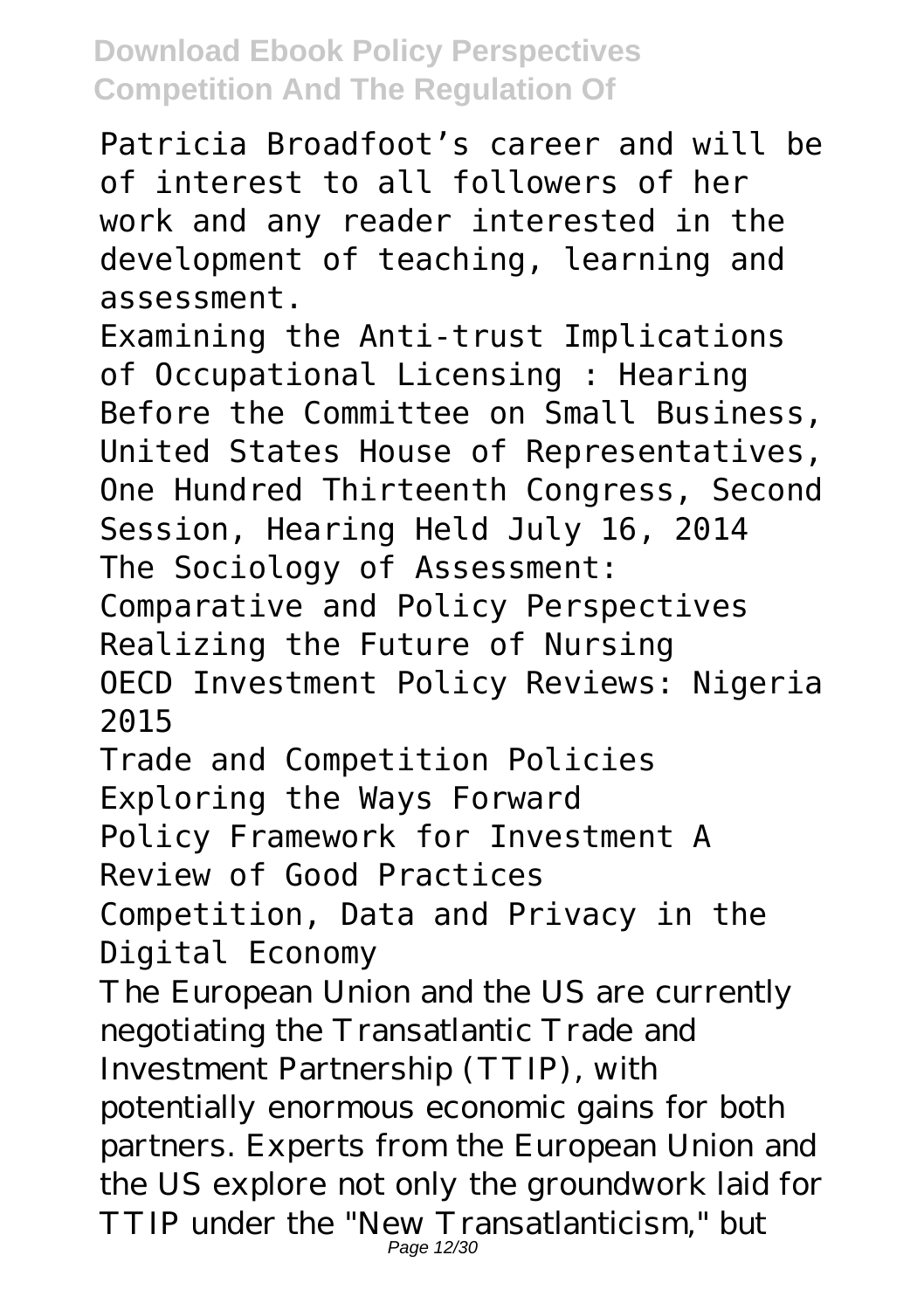also the key variables – economic, cultural, institutional, and political – shaping transatlantic policy outcomes. Divided into four parts, Part I, consisting of three chapters, contextualizes the transatlantic relationship with an historical survey, contemporary foreign relations and policy, and cultural dynamics. Together, these chapters provide the background for understanding the evolving nature of the EU–US relationship. Part II of this volume focuses on governance and comprises two chapters – one on transatlantic governance and the other administrative culture. Part III consists of six policy chapters: competition, trade, transport, mobility regimes, financial services regulation, and GMOs. Part IV, consisting of three chapters, explores prospects and challenges associated with transatlanticism, including the TTIP. The last chapter concludes with lessons learned and future challenges with respect to policy convergence; the nature of the EU-US relationship; power, resources, and bargaining within the transatlantic partnership; and, an assessment of the future of deeper cooperation and integration. This insightful account into policy cooperation between the EU and the US is a welcomed resource for policy specialists oriented toward comparative public policy Page 13/30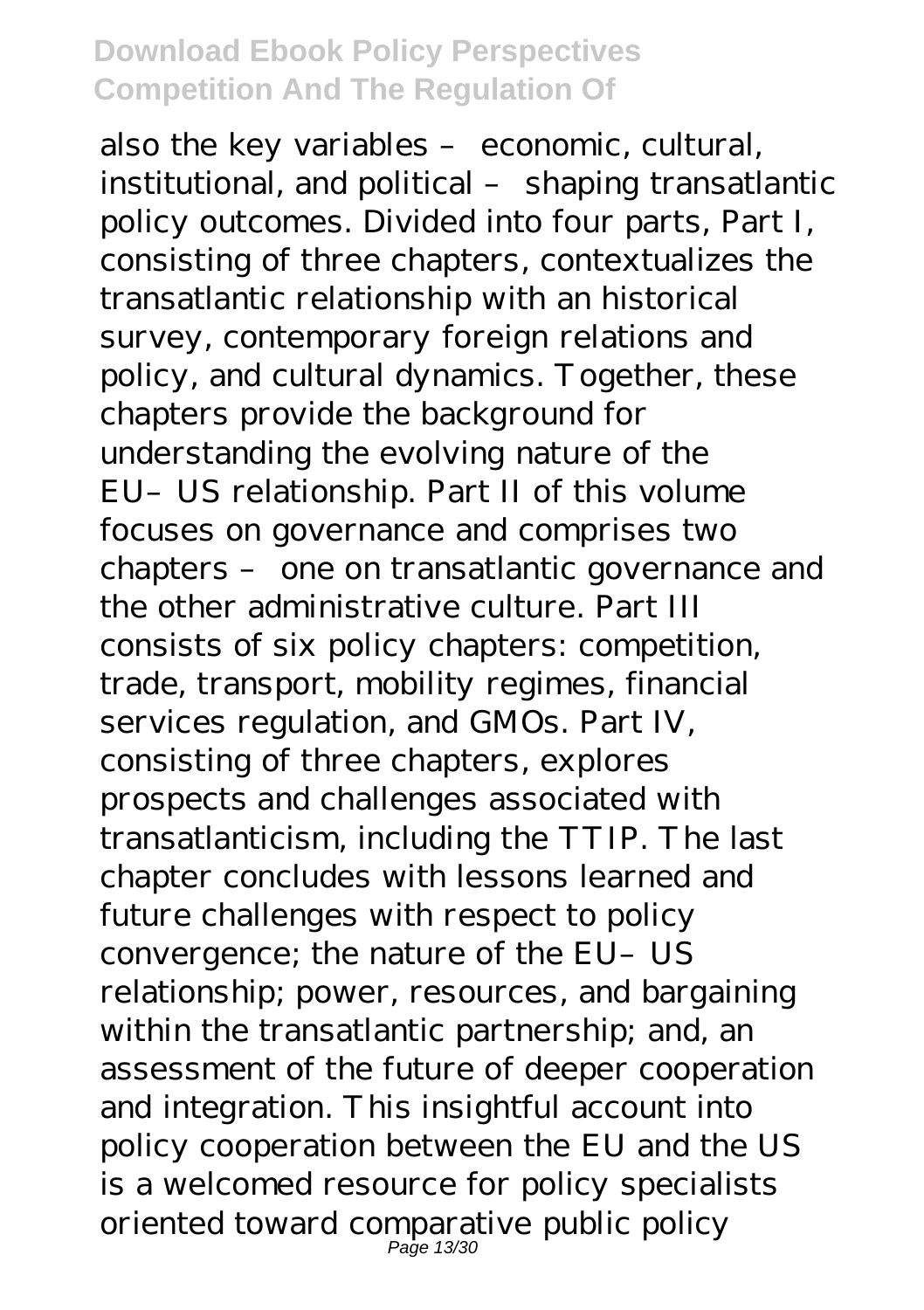wishing to enter the arena of Transatlantic Studies.

First Edition an AJN Book of the Year Award Winner! This second edition of a groundbreaking book is substantially revised to deliver the foundation for an evidence-based model for best practices in midwifery, a model critical to raising the United States' current standing as the bottom-ranking country for maternity mortality among developed nations.With a focus on updated scientific evidence as the framework for midwifery practice, the book includes 21 completely new chapters that address bothcontinuing and new areas of practice, the impact of institutional and national policies, and the effects of diversity and globalization. Incorporating themidwifery model of care, the book provides strategies for change and guidance for implementing evidencebased best practices. The book examines midwifery efforts to improve the health of women and children in the U.S., for example, Strong Start, US MERA, Centering Pregnancy, a focus on physiologic birth, and successful global endeavors. It encompasses a diverse nationwide authorship that includes leaders in midwifery,academicians, midwives representing diversity, hospital- and community-based practitioners, and policymakers. This coalition Page 14/30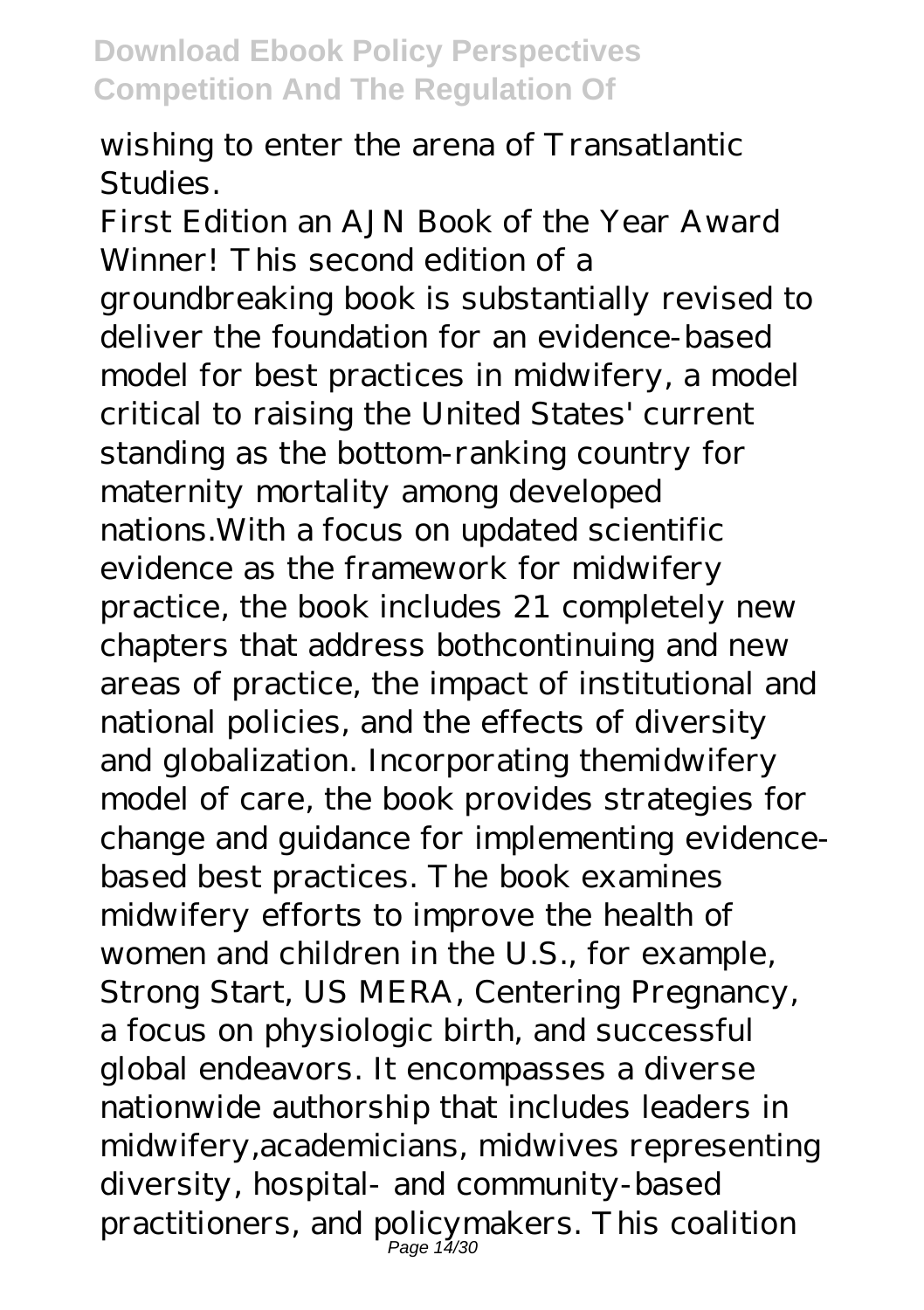of authors from diversebackgrounds facilitates an engaging and robust discussion around best practices. Chapters open with a contemporary review of the literature, a comparisonof current (often scientifically unsubstantiated and ineffective) practices, evidence-based recommendations, and best practices for midwifery. Key Features: Focuses on scientific evidence as the framework for midwifery practice Addresses continuing and new, controversial areas of practice with strategies and guidelines for change Includes 20 out of 27 completely new chapters Authored by a diverse group of 44 prominent midwifery leaders Examines practices that are in conflict with scientific evidence

Under Article 102 TFEU, dominant firms are allowed to compete, but only to the extent their market behaviour does not constitute an abuse. Needless to say, the wording of the article neither explains what an abusive restriction of competition is nor how such a practice can be identified. Rather than developing a one-sizefits-all test applicable to all forms of market behaviour by dominant firms, the European Court of Justice (ECJ) and the General Court (ex; Court of First Instance) have set out a system of tests for separate categories of conduct. Drawing on the full range of the EU Page 15/30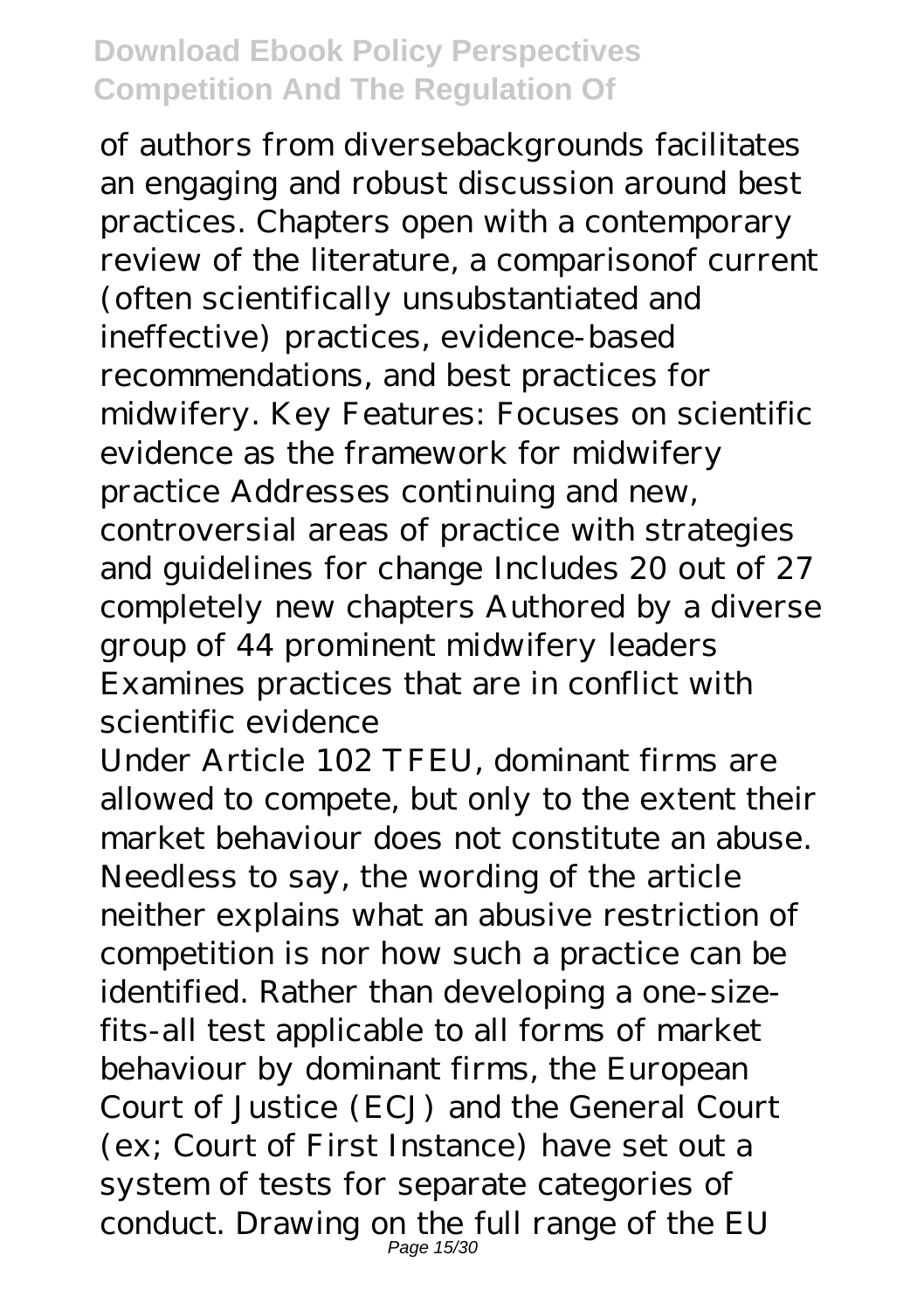Courts' relevant case law, this very useful book analyses the conditions that must be fulfilled for a broad range of business practices to be deemed abusive within the meaning of Article 102 TFEU, and also identifies the criteria that must be fulfilled for a practice to be 'objectively justified'. The potentially abusive practices studied here (as defined in the relevant case law) include the following: predatory pricing; margin squeezing; exclusivity agreements; loyalty rebates; refusals to supply to induce exclusivity; secondary line price discrimination; vexatious litigation; acquisitions of intellectual property rights (IPRs); refusals to supply necessary inputs; provision of storage equipment on the condition of exclusive use; selective above-cost price cuts; tying; technological integration; and refusal to license IPRs. The author also contrasts the Commission's decisional practice with the case law, assesses approaches under U.S. antitrust law to similar forms of conduct, and incorporates insights from economic theory. This study greatly enhances our understanding of the distinction between abusive conduct and lawful competition. In the course of its clarification of the EU Courts' responses to individual forms of market behaviour, an overall approach to the Page 16/30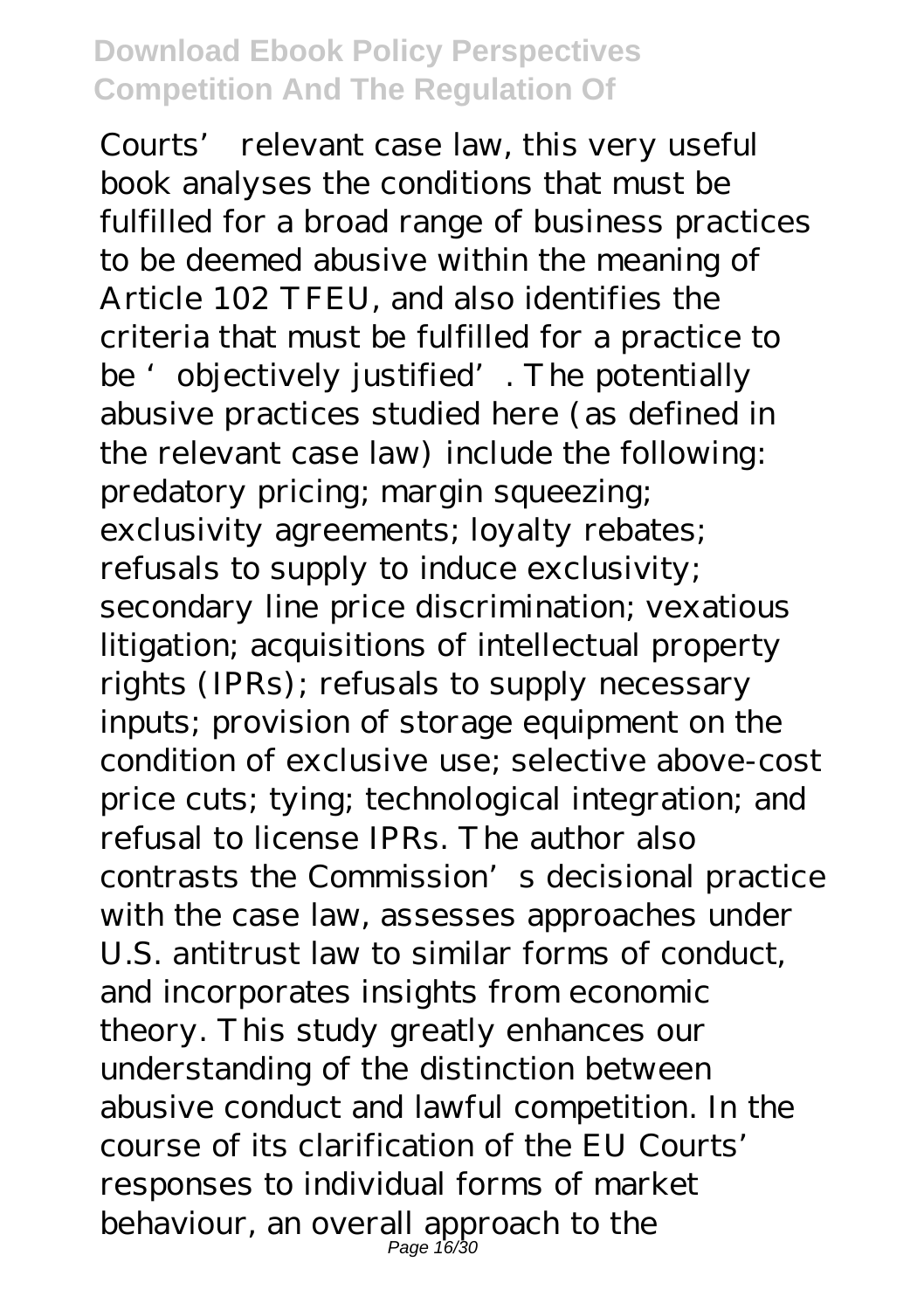identification of exclusionary abuses under Article 102 TFEU begins to come into view. Apart from the important new synthesis the work offers legal scholars, there can be little doubt this book will prove a valuable asset and even an inspiration to competition lawyers. Learn how to influence policy and become a leader in today's changing health care environment. Featuring analysis of cutting-edge healthcare issues and first-person insights, Policy & Politics in Nursing and Health Care, 8th Edition continues to be the leading text on nursing action and activism. Approximately 150 expert contributors present a wide range of topics in policies and politics, providing a more complete background than can be found in any other policy textbook on the market. This expanded 8th edition helps you develop a global understanding of nursing leadership and political activism, as well as the complex business and financial issues that drive many actions in the health system. Discussions include the latest updates on conflict management, health economics, lobbying, the use of media, and working with communities for change. With these innovative insights and strategies, you will be prepared to play a leadership role in the four spheres in which nurses are politically active: the workplace, Page 17/30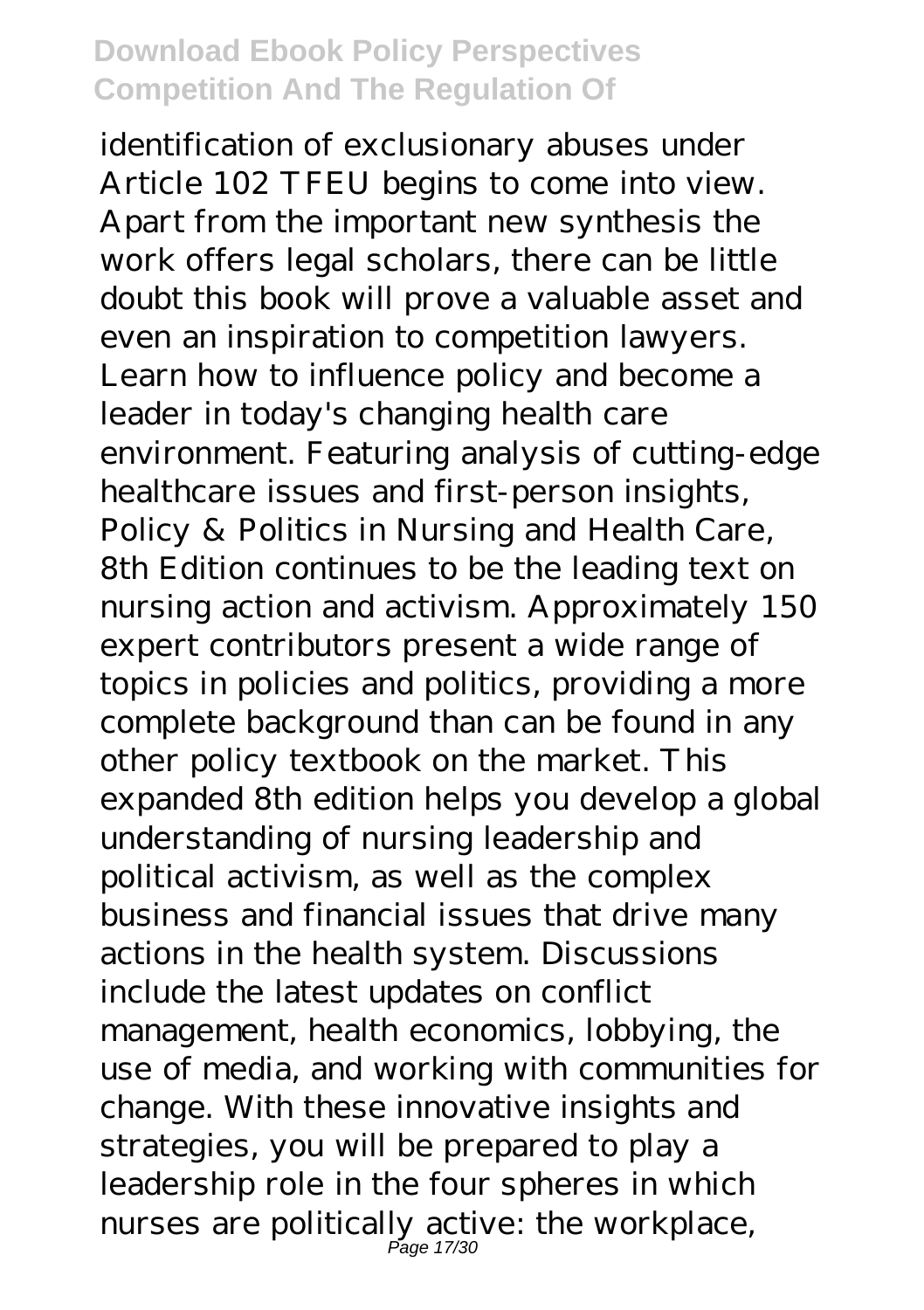government, professional organizations, and the community. Comprehensive coverage of healthcare policies and politics provides a broader understanding of nursing leadership and political activism, as well as complex business and financial issues. Key Points at the end of chapters helps you review important, need-to-know lesson content. Taking Action essays include personal accounts of how nurses have participated in politics and what they have accomplished. Expert authors make up a virtual Nursing Who's Who in healthcare policy, sharing information and personal perspectives gained in the crafting of healthcare policy. NEW! The latest information and perspectives are provided by nursing leaders who influenced health care reform, including the Affordable Care Act. NEW! Added information on medical marijuana presents both sides of this ongoing debate. NEW! More information on health care policy and the aging population covers the most up-do-date information on this growing population. NEW! Expanded information on the Globalization of Nursing explores international policies and procedures related to nursing around the world. NEW! Expanded focus on media strategies details proper etiquette when speaking with the press. NEW! Expanded coverage of primary Page 18/30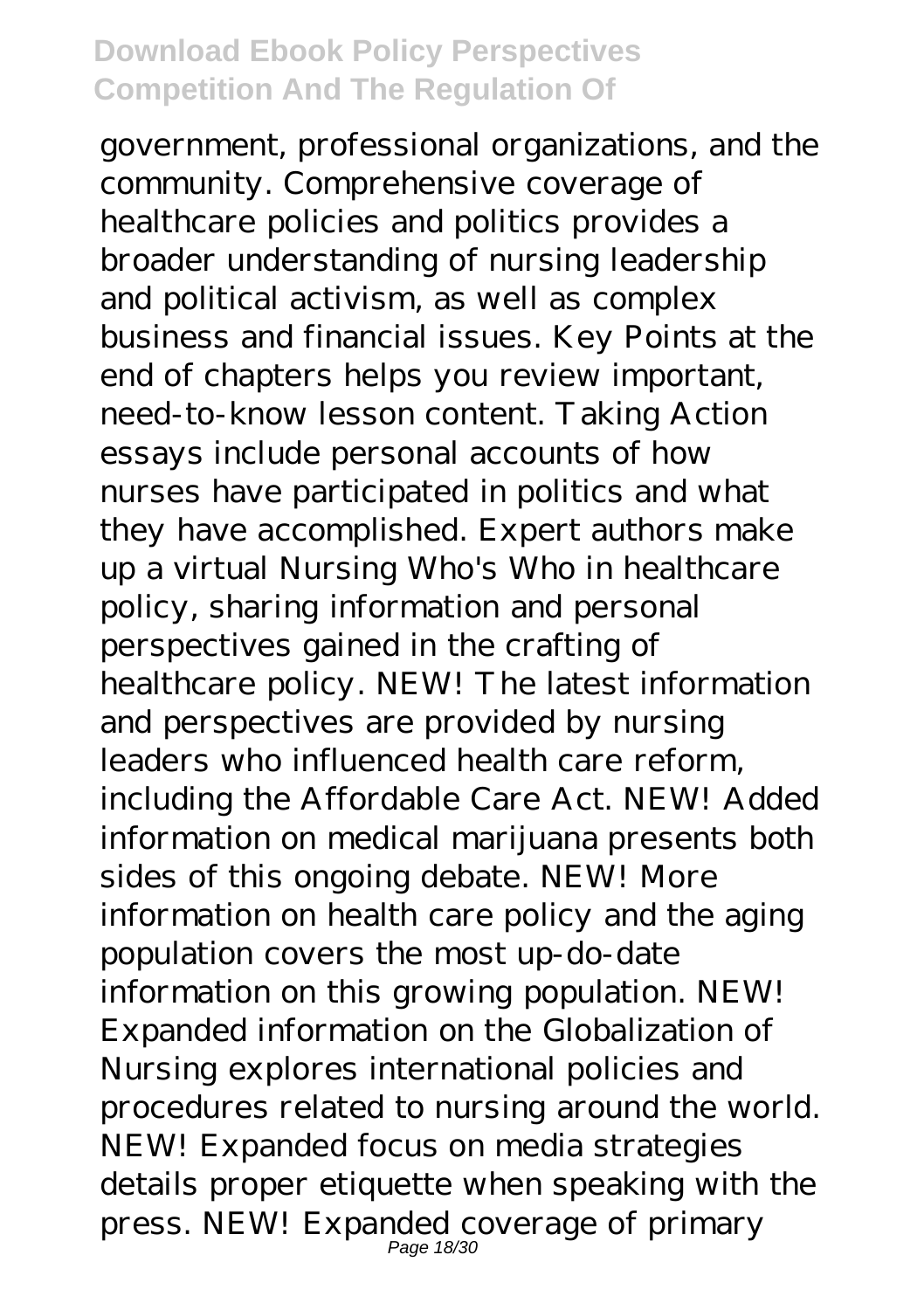care models and issues throughout text. NEW! APRN and additional Taking Action chapters reflect the most recent industry changes. NEW! Perspectives on issues and challenges in the government sphere showcase recent strategies and complications.

Public Policy and Economic Competition in Japan

Implications and International Policy Perspectives

European Access to Space: Business and Policy Perspectives on Micro Launchers

Industrial and Regional Policies in an Enlarging **EU** 

Barriers to Entrepreneurship

Hearing Before the Subcommittee on Regulatory Reform, Commercial and Antitrust Law of the Committee on the Judiciary, House of Representatives, One Hundred Fourteenth Congress, First Session, May 15, 2015 Perspectives on Competition and Regulation After years of near 'disrepute' in official circles, Industrial Policy has made something of a comeback over the last few years and is now very much back on the agenda at national and EU levels, driven by concerns over globalisation, deindustrialisation, unemployment and perceived poor growth in the EU. Simultaneously, the European Commission's Fourth Report on Economic and Social Cohesion has kicked off the debate over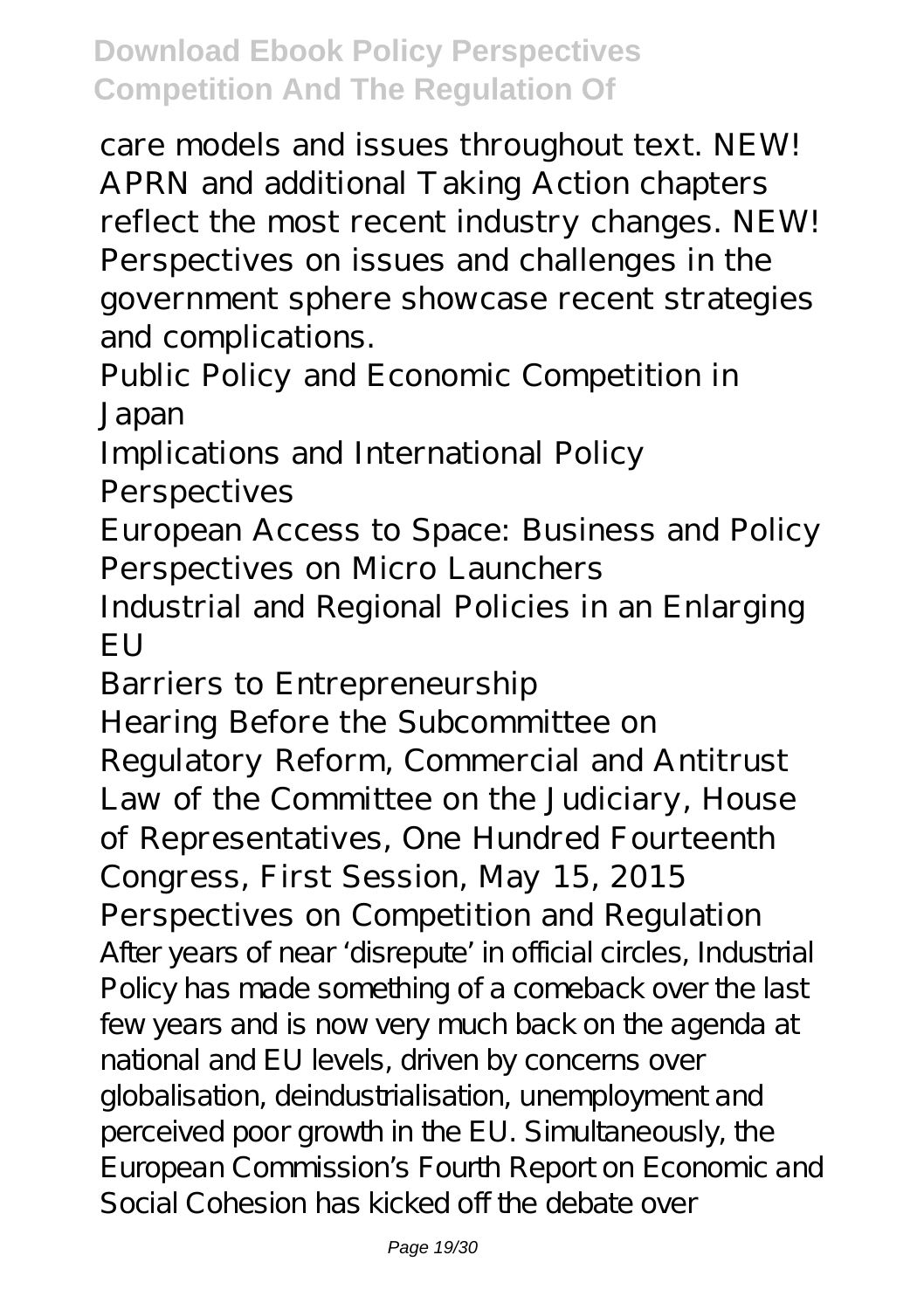challenges to cohesion, the shape of EU Cohesion policy beyond 2013, and how resources should be managed. This debate will find added momentum with the imminent 'mid-term' review being launched by the Commission. Discussions over the success or not of the Lisbon Agenda, on-going debates over cluster policies, and recent developments in policy evaluation have also contributed to a burgeoning academic literature over the last eighteen months. This edited volume is especially pertinent given such developments and pulls together a diverse range of contributions from leading authorities in the field to add to these debates and to illustrate connections between them. This book was published as a special issue of Policy Studies.

This 25th Anniversary edition completely updates the powerful insights and policy recommendations of Not What the Doctor Ordered, first published in 1993 by renowned healthcare futurist and medical economist the author. It presents specific solutions to serious problems of cost, quality, access, and outcomes by allowing all Americans to purchase services directly from caregivers who provide an expanding array of medical services at least as well as physicians—at lower cost. Focusing on new realities of the 21st century, the authorshows not only why giving consumers the right to choose advanced practitioners is the top priority for improving our overpriced, underperforming medical care delivery system, but also how to make the necessary changes. As he clearly and concisely explains from medical and economic perspectives, the key is eliminating physicians' monopoly powers over advanced practice nurses, clinical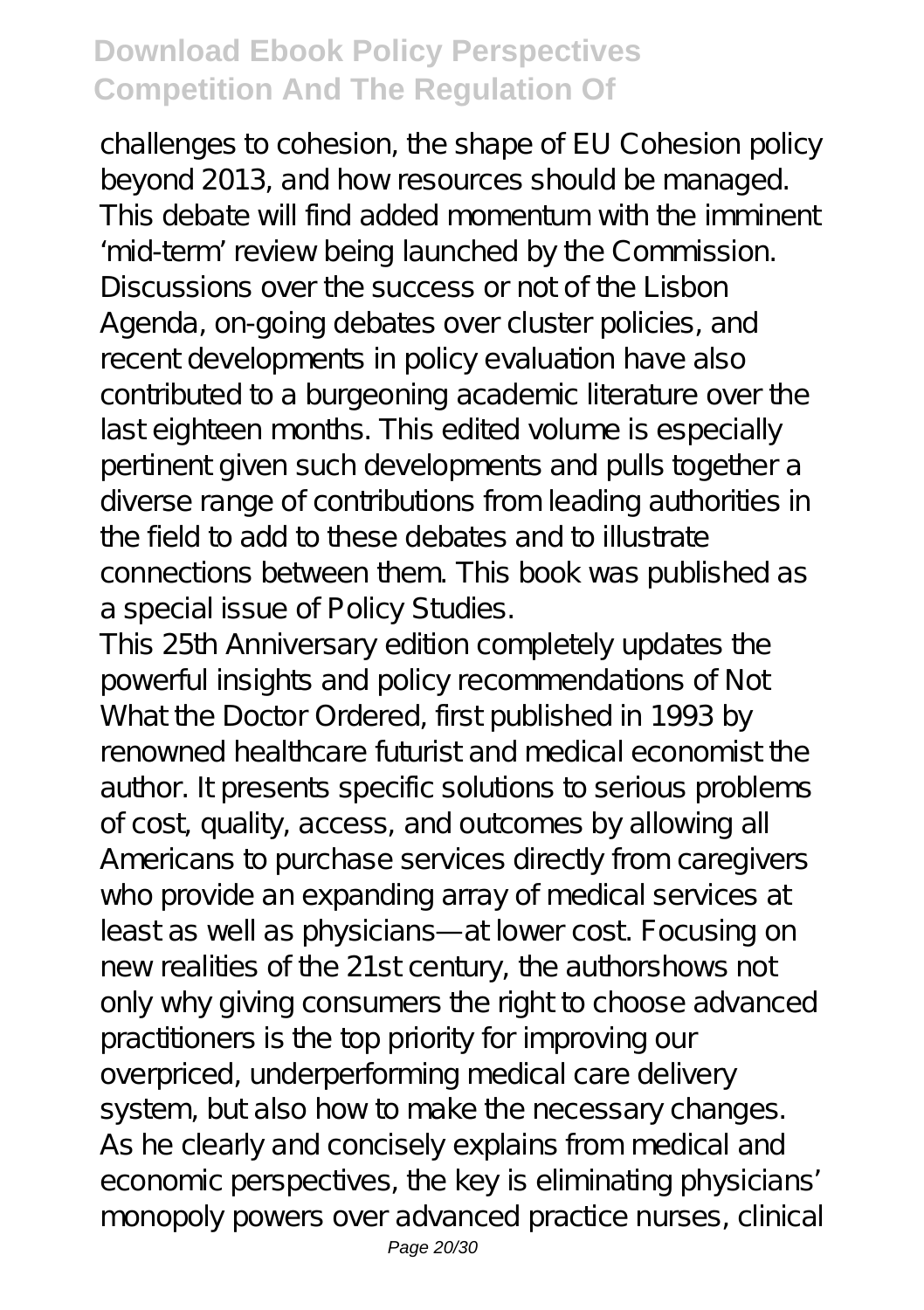pharmacists, physical therapists, clinical psychologists, and other advanced practice (AP) health professionals who now rival physicians in scientific knowledge and caregiving skills within well-defined scopes of practice regulated by state governments.

Health Policy and Politics: A Nurse's Guide, Sixth Edition encompasses the entire health policy process from agenda setting through policy and program evaluation. This publication includes eight papers which address the following issues: the beginning of Canadian competitions policy, 1888-1900; the administration and enforcement of competitions policy in Canada, 1889 to 1952; Canadian competition law reform, 1919 and 1935; the history of price maintenance legislation in Canada; the evolution of legislation, adjudication and administration; the case of the Competition Act; a comparison of Canada's competitive environment in 1889 and 1989; and 1889-1989 and into the twenty-first century. New Policy Perspectives

European Union Competition Policy versus Industrial Competitiveness

Policy & Politics in Nursing and Health Care - E-Book Stringent Regulation and its External Implications Identifying Exclusionary Abuses by Dominant Undertakings under EU Competition Law

Realizing the Future of Nursing: VA Nurses Tell Their Story

International Competition Policy Advisory Committee to the Attorney General and Assistant Attorney General for Antitrust

*The pharmaceutical industry -- The biotechnology industry --* Page 21/30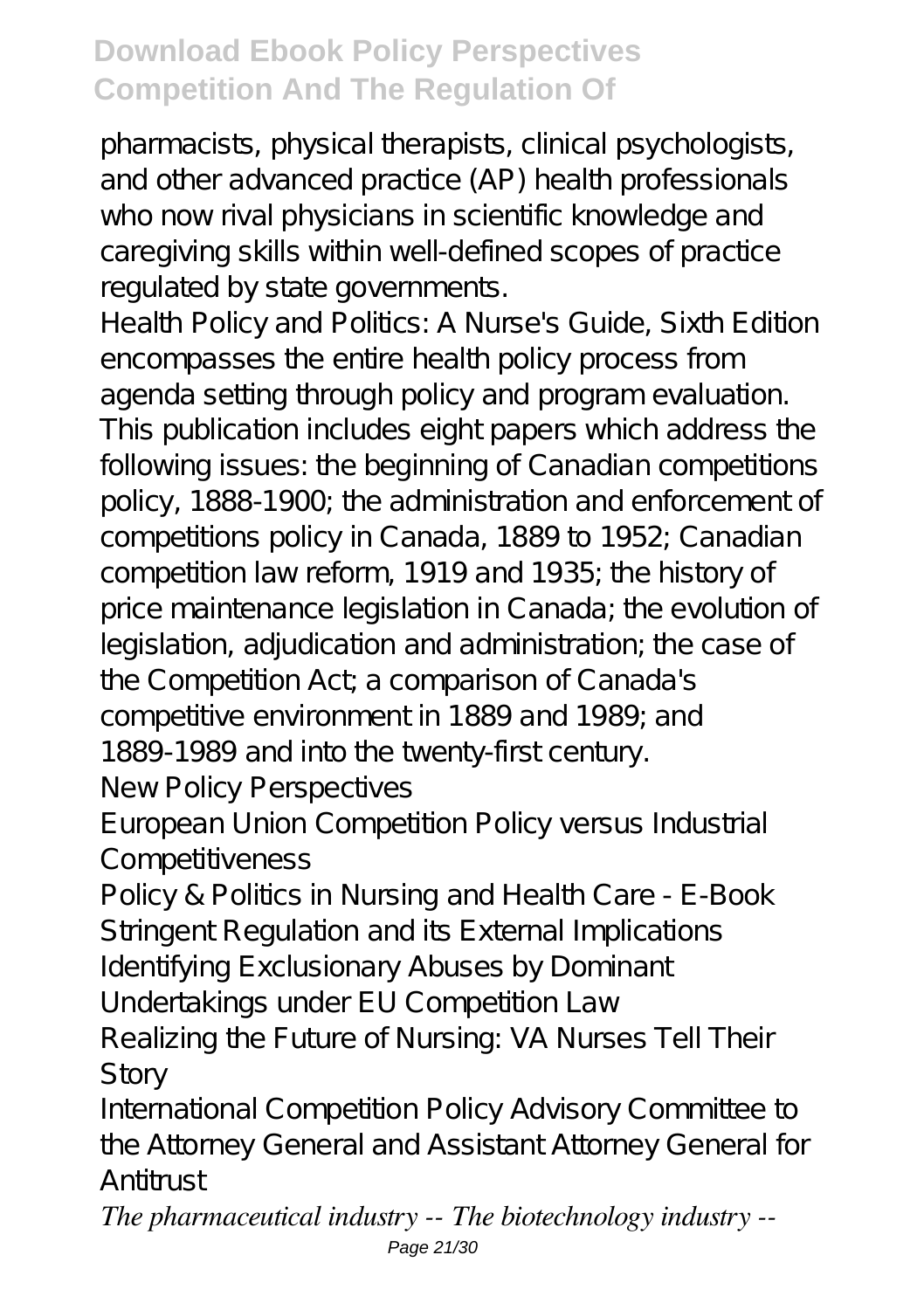*Generics and biosimilars -- The global pharmaceutical industry -- The demand for pharmaceuticals -- The demand for pharmaceuticals in major international markets -- Pharmaceutical prices -- Economic evaluation of new drugs -- Pricing pharmaceuticals in a world environment -- Pharmaceutical marketing -- Patent protection -- Drug approval process in the United States -- Pharmaceutical regulation in the European Union -- Pharmaceuticals and public policy : a look ahead*

*Advanced Practice Nursing:Essential Knowledge for the Profession, Fourth Edition is a core advanced practice text used in both Master's Level and DNP programs.*

*The fast-evolving relationship between the promotion of welfareenhancing competition and the balanced protection of intellectual property (IP) rights has attracted the attention of policymakers, analysts and scholars. This interest is inevitable in an environment that lays ever greater emphasis on the management of knowledge and innovation and on mechanisms to ensure that the public derives the expected social and economic benefits from this innovation and the spread of knowledge. This book looks at the positive linkage between IP and competition in jurisdictions around the world, surveying developments and policy issues from an international and comparative perspective. It includes analysis of key doctrinal and policy issues by leading academics and practitioners from around the globe and a cutting-edge survey of related developments across both developed and developing economies. It also situates current policy developments at the national level in the context of multilateral developments, at WIPO, WTO and elsewhere.*

*Tourism development is not merely about boosting tourist figures and bringing in more tourist dollars. Undoubtedly, it has to do* Page 22/30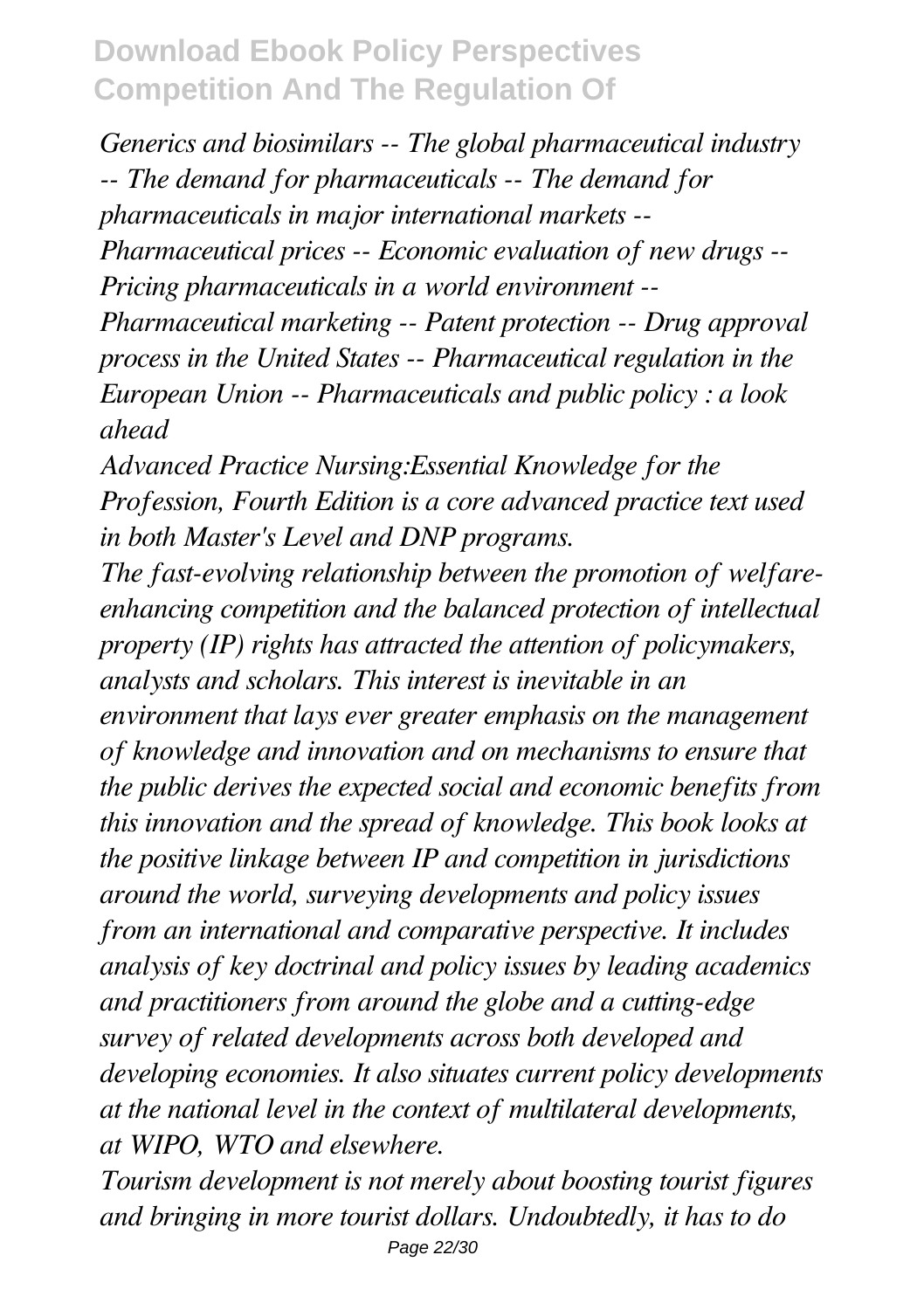*with developing tourism resources, infrastructure, products, and attractions, but it is also about a society, polity, and economy meeting the challenges of globalization, the new millennium, and nation-building. This book deals with those issues from different perspectives and through the case of Singapore, a city-state highly integrated into the global economy. It addresses specific areas like tourism manpower, theme parks, and beaches, as well as the broader issues of economic strategy, political economy, and culture. Collectively, the articles in this book provide readers with a sense of where Singapore has gone and where it is in terms of tourism management and policy. Contents:Tourism Plans:Tourism in Singapore: An Overview of Policies and Issues (B S A Yeoh et al.)Singapore's New Economic Initiatives and Implications for Tourism (L Low)Tourism 21 and Singapore's Tourism Satellite Accounts (C Khoo)Regionalisation as a Strategy for Singapore's Tourism Development (E Tham)Gateways, Hubs and Destinations: Transportation Hierarchies in Southeast Asia (N Sriram et al.)Tourism Resources and Infrastructure:Developments in the Air Transport Industry: Implications for Singapore Tourism (A T H Chin)Modelling Competency: An Example from the Singapore Tourism Industry (C L Chong et al.)Effects of the Regional Financial Turmoil on Gazetted Hotels in Singapore (B Boon & L Chin)The Business of Pleasure: Singapore as a Tourism Business Centre (T C Chang)Impact of Tourism on the Retail Trade in Singapore: A Quantitative Assessment (J S Yong)Tourism Products:Theme Parks in Singapore (P Teo & B S A Yeoh)The Cruise Industry of Southeast Asia: Singapore's Perspective (L K Lee & K C Liow)Managing Beach Tourism in Singapore (P P Wong)Marketing Authenticity in Tourism: Success and Limitations (K H C Chia)Convention Tourism Development in* Page 23/30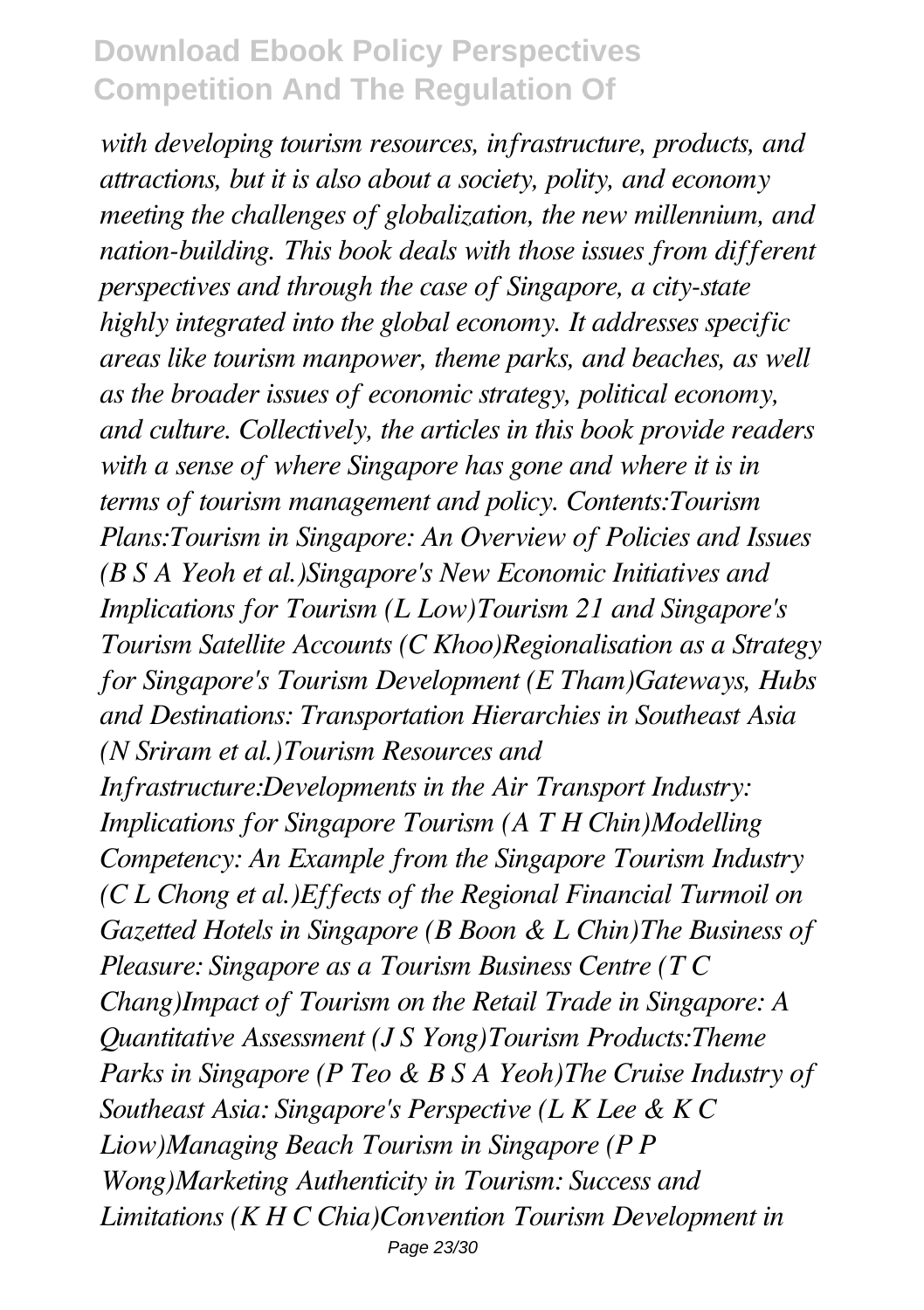*Singapore: A Study of the Delegates' Family Members (V T S Seah) Readership: Undergraduates, graduate students and researchers in economics, management, business and sociology. Keywords:Singapore;Tourism â Management;Tourism â Policy;Tourism â* $\frac{7}{2}$ *Information Technology;Tourism â* $\frac{7}{2}$ *Infrastructure;Tourism â Products;Tourism â Attractions;Tourism â Globalization;Tourism â Theme Parks;Tourism â CultureReviews:"… the volume makes a worthy contribution to the broader literature examining tourism management and policy … it offers readers insights into how things are done in Singapore and the issues and challenges confronting specific tourism activities. Students, researchers, and practitioners of the industry in Singapore will definitely find this valuable. Those from further afield may also find the collection informative and enlightening … a variety of insights may be gleaned that may prove to be of value to audiences in other countries."Pacific Tourism Review Exploring the Ways Forward Impact and Implications Politics and Policy Perspectives The Selected Works of Patricia Broadfoot Health Policy and Advanced Practice Nursing, Third Edition Advanced Practice Nurses Historical Perspectives on Canadian Competition Policy* **Increasingly, we conduct our lives online, and in doing so, we grant access to our personal information. The crucial feedstock of the world economy thus generated - the commercialization and exploitation of personal data and the intrusion of digital privacy it entails - has built an imposing edifice of market power. As we enter the third decade of the 21st** Page 24/30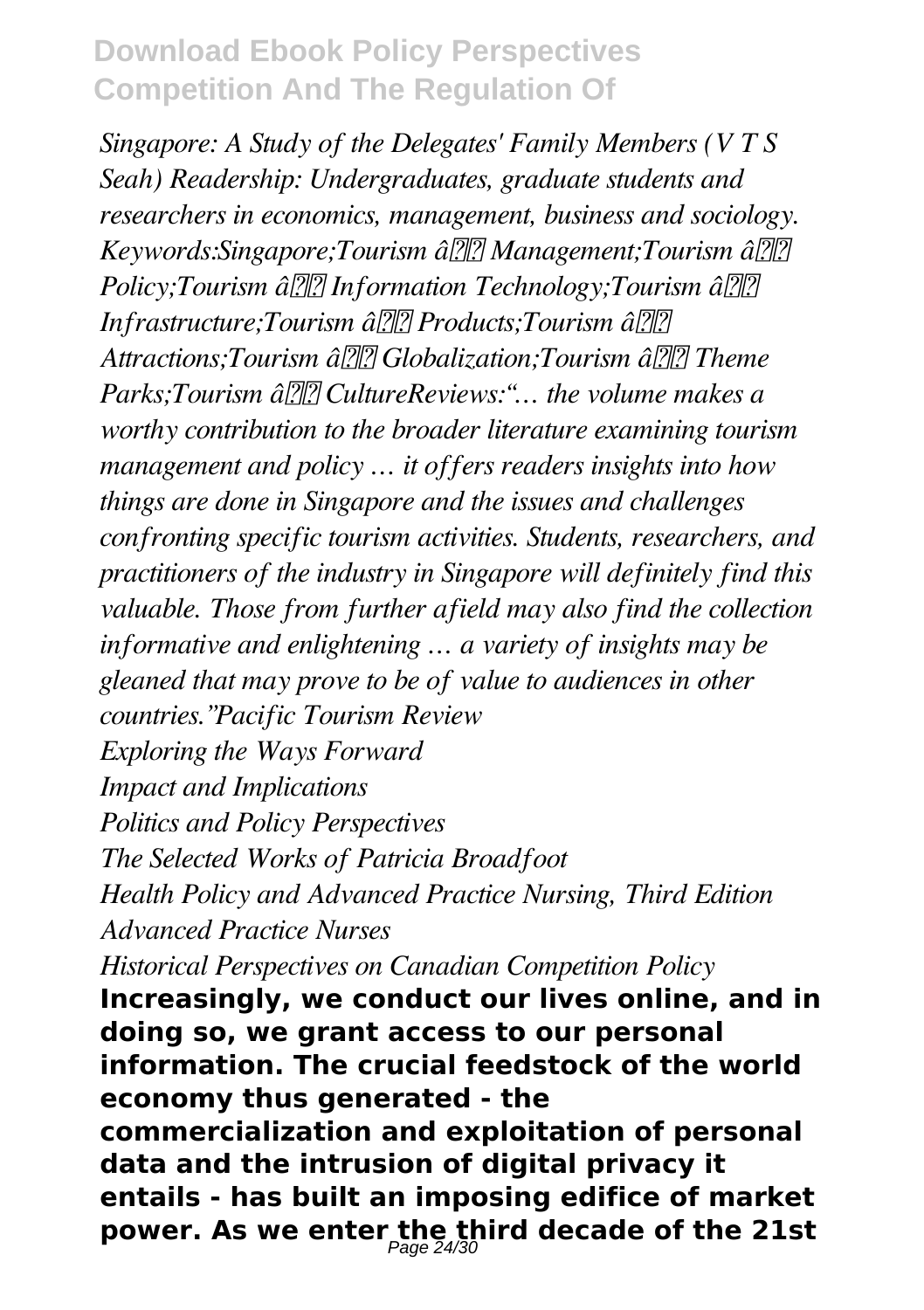**century, this detailed exploration of the interlinkage between competition and data privacy takes a critical look at competition policy to evaluate whether the system in its current form and with the existing approach is capable of tackling the challenges raised by the role of personal data in the shift from an offline to an online economy. Challenging the commonplace assumption that privacy has little or no role and relevance in competition law, the author's penetrating analysis accomplishes the following and more: provides an in-depth understanding of the intersection of competition and privacy in the data-driven economy; surveys legal policy developments on the role of privacy in competition law; underlines the importance of non-price parameters in competition, such as consumer choice; clearly explains why and how competition law can protect privacy among its policy objectives; and addresses challenges in measuring the intangible harm of digital privacy violation in assessing abuse of market power. Recent case law in Europe and elsewhere, a revealing comparison between relevant European Union (EU) and United States (US) practice, the expanded role of the EU's Competition Commissioner, and the likely impact of such phenomena as the coronavirus pandemic are all drawn into the book's remit. In her analysis of the growing privacy dimension in competition policy, the author examines the topic from a broad perspective that includes** societal, political, economic, historical and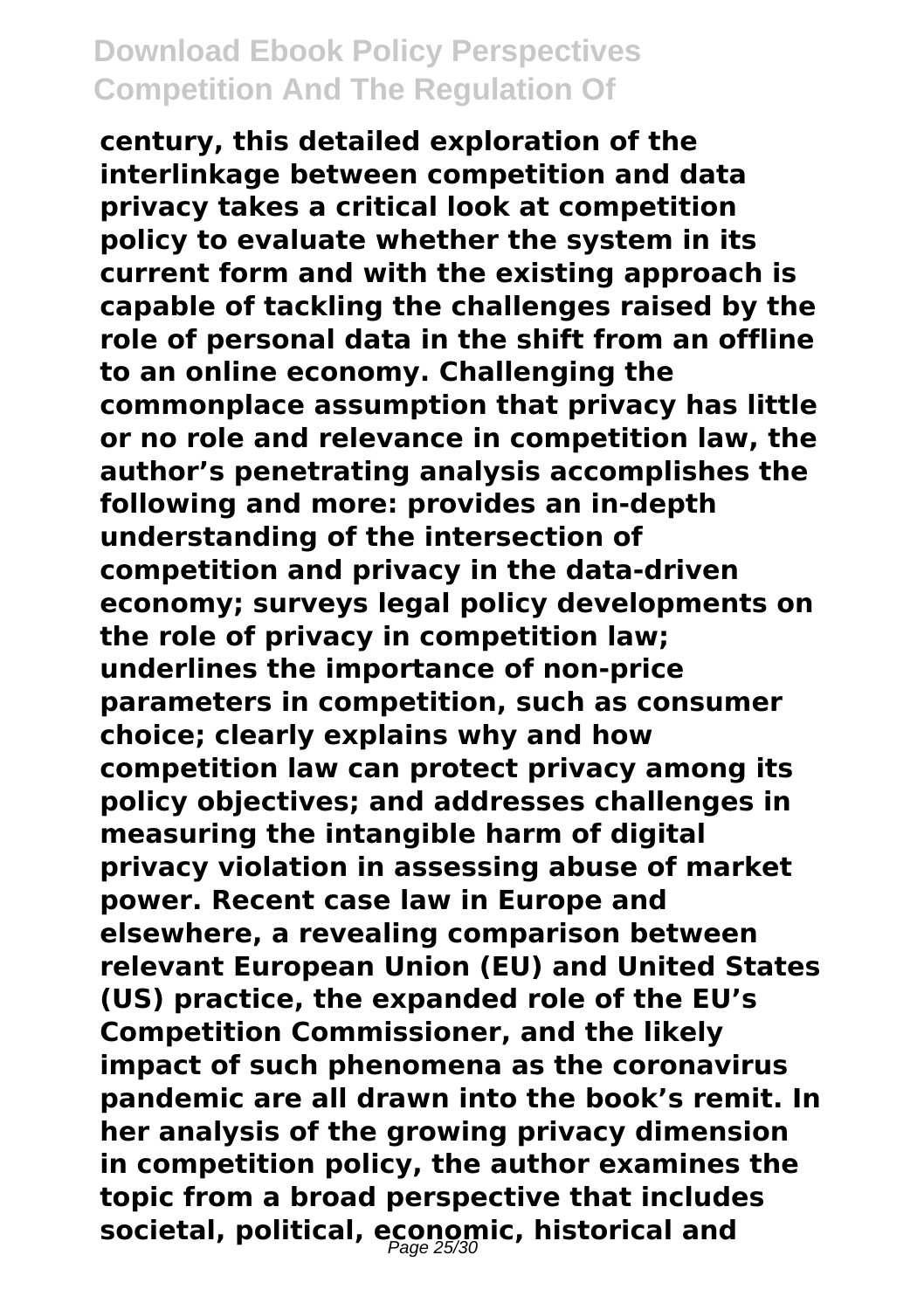**cultural elements. Her insightful multidimensional and value-based review will prove of immeasurable value to practitioners, academics, policymakers and enforcers in its identification of implications for business practice as we go forward.**

**Second Edition rewarded First Place AJN Award! The only policy text written specifically for APRN students, this preeminent resource delivers a sweeping examination of policy impact on the full implementation of the APRN role across all environments, including its effectiveness on specific patient populations. The expanded third edition—containing six new chapters—includes expanded information on policy analysis, nursing roles, and the impact of technology. It provides practical knowledge on developing policy to advocate for vulnerable populations—bolstered by case examples—and discusses how interprofessional education has changed and will continue to alter health policy in the United States and internationally. Additionally, the text discusses the evolving influence of the Patient Protection Affordable Care Act (PPACA) and the implications of current and future health policy changes as they affect APRN practice. New doctoral-level content adds to the book's relevance for DNP students. The text addresses the initiative within nursing for Full Practice Authority for all APRNs, which enables them to practice to the full extent of their educational preparation. Edited by experienced APRN leaders who have been closely involved with health policy** Page 26/30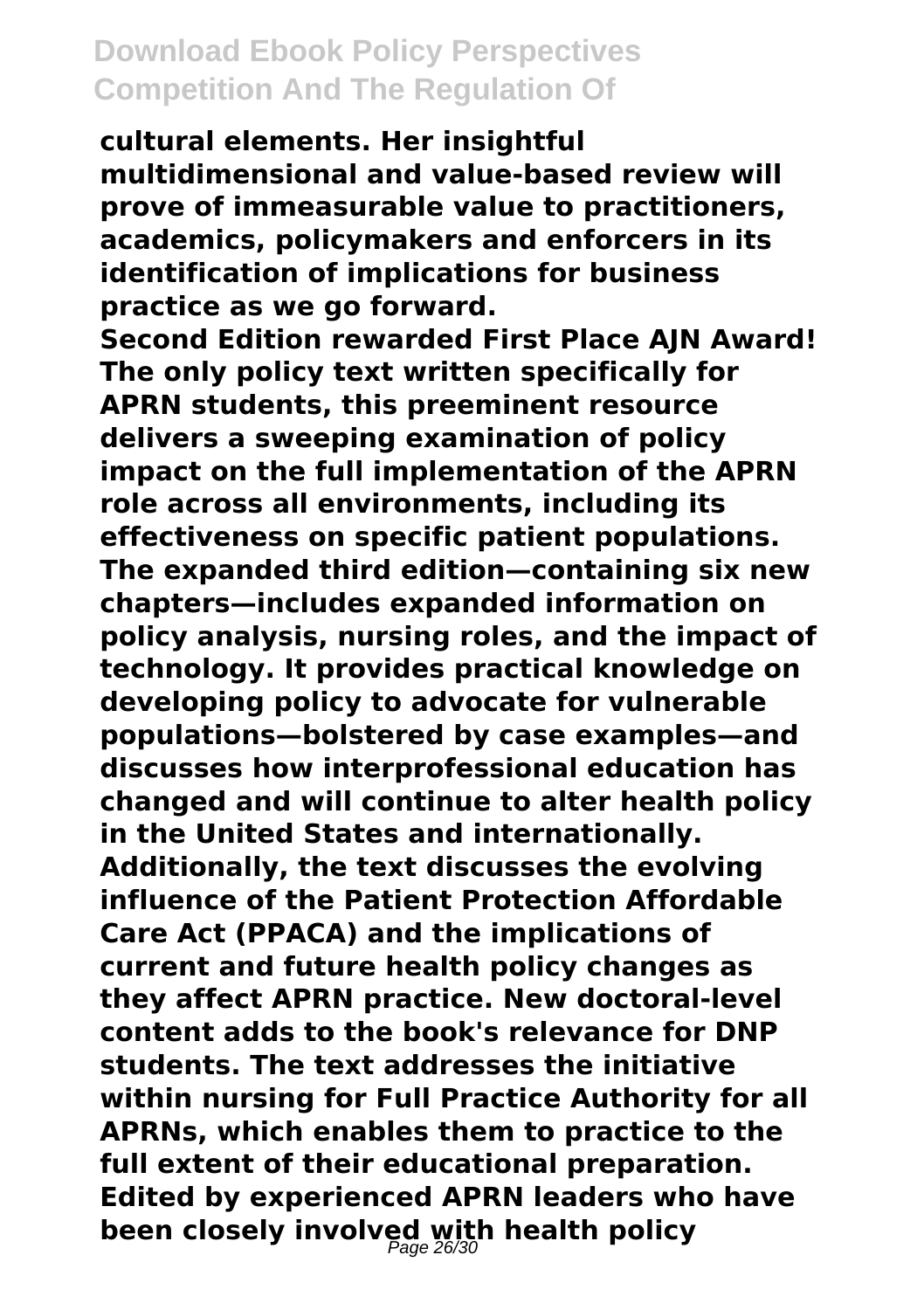**development, the text meets the requirements of the IOM report on The Future of Nursing and the DNP criteria V for the inclusion of health policy and advocacy in the curriculum. This "call to action" for APRNs is specifically designed for courses serving a variety of APRN trajectories and includes content from all APRN role perspectives in every section. New to the Third Edition: Encompasses six completely new chapters covering Health Policy Effects on Health Systems, Telehealth, Pediatrics, Quality Initiatives, Patient Protection, and more! Expanded to include developing roles, environments, and populations pertinent to APRNs and DNP students Includes new information on policy development advocating for vulnerable populations Updated to reflect the latest national nursing policy initiatives Incorporates 2020 revised AACN Essentials and Future of Nursing Report 2030 Includes new case studies and more practical application of content Key Features: Chapters include Discussion Questions; Analysis, Synthesis, and Clinical Application; Exercises/Considerations; and Ethical Considerations Explains how and why APRNs can and should influence policy development Discusses implications of not participating in health policy decisions One of the fundamental challenges currently facing the EU is that of reconciling its economic and environmental policies. Nevertheless, the role of environmental protection in EU competition law and policy has often been overlooked. Recent years have witnessed a** Page 27/30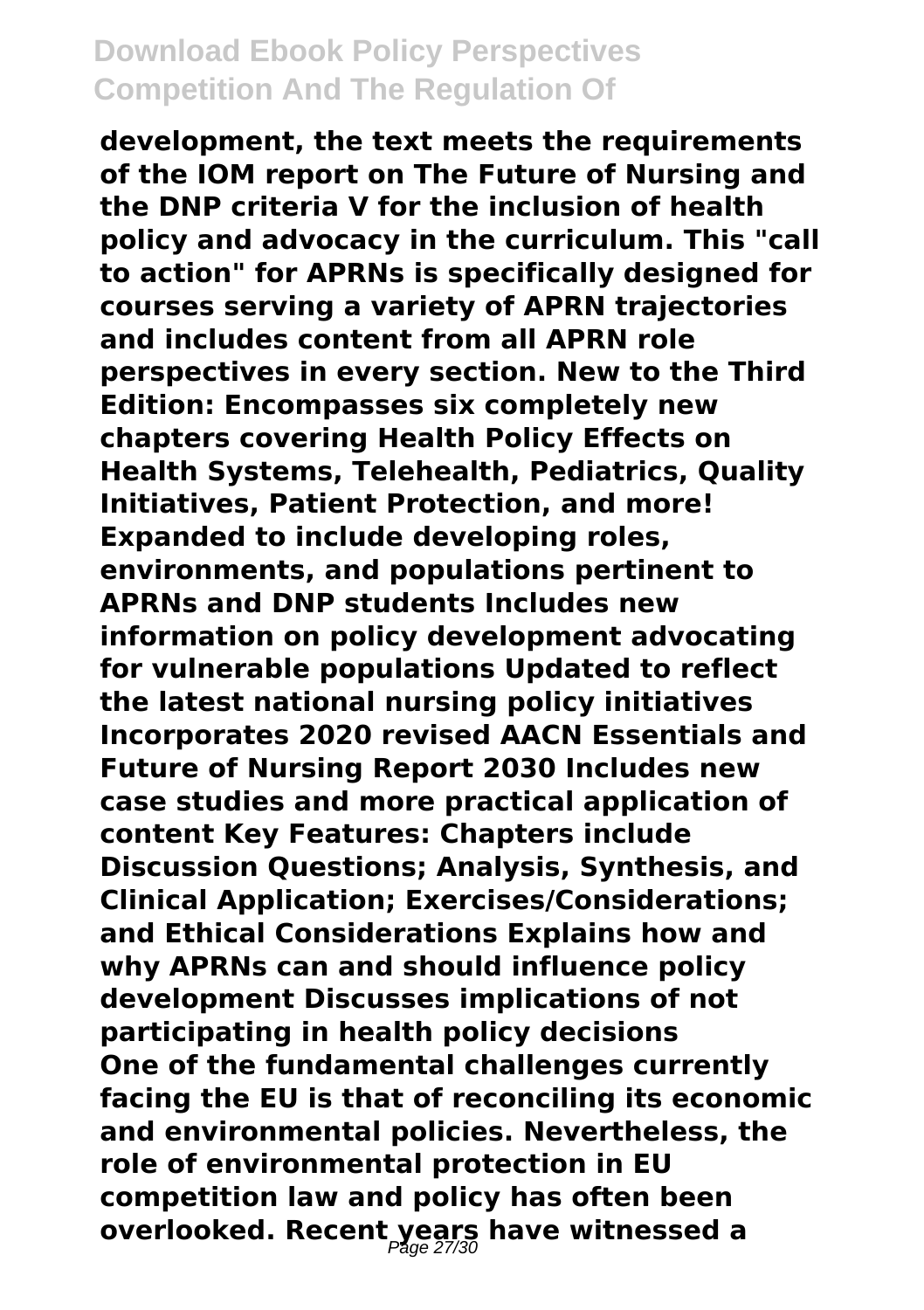**shift in environmental regulation from reliance on command and control to an increased use of market-based environmental policy instruments such as environmental taxes, green subsidies, emissions trading and the encouragement of voluntary corporate green initiatives. By bringing the market into environmental policy, such instruments raise a host of issues that competition law must address. This interdisciplinary treatment of the interaction between these key EU policy areas challenges the view that EU competition policy is a special case, insulated from environmental concerns by the overriding efficiency imperative, and puts forward practical proposals for achieving genuine integration.**

**This Review of Good Practices is published as a companion volume to the OECD Policy Framework for Investment and provides analytical background material on each of the ten chapters of the Framework.**

**Local Economic and Employment Development (LEED) Skills Upgrading New Policy Perspectives**

**Not What the Doctor Ordered**

**Early Policy Perspectives from the States Best Practices in Midwifery, Second Edition Liberating Caregivers and Empowering Consumers for Successful Health Reform Trade Policy Perspectives**

**The New and Changing Transatlanticism**

"This text is one of JBL's many health policy books. It is intended for a graduate nursing audience, though it is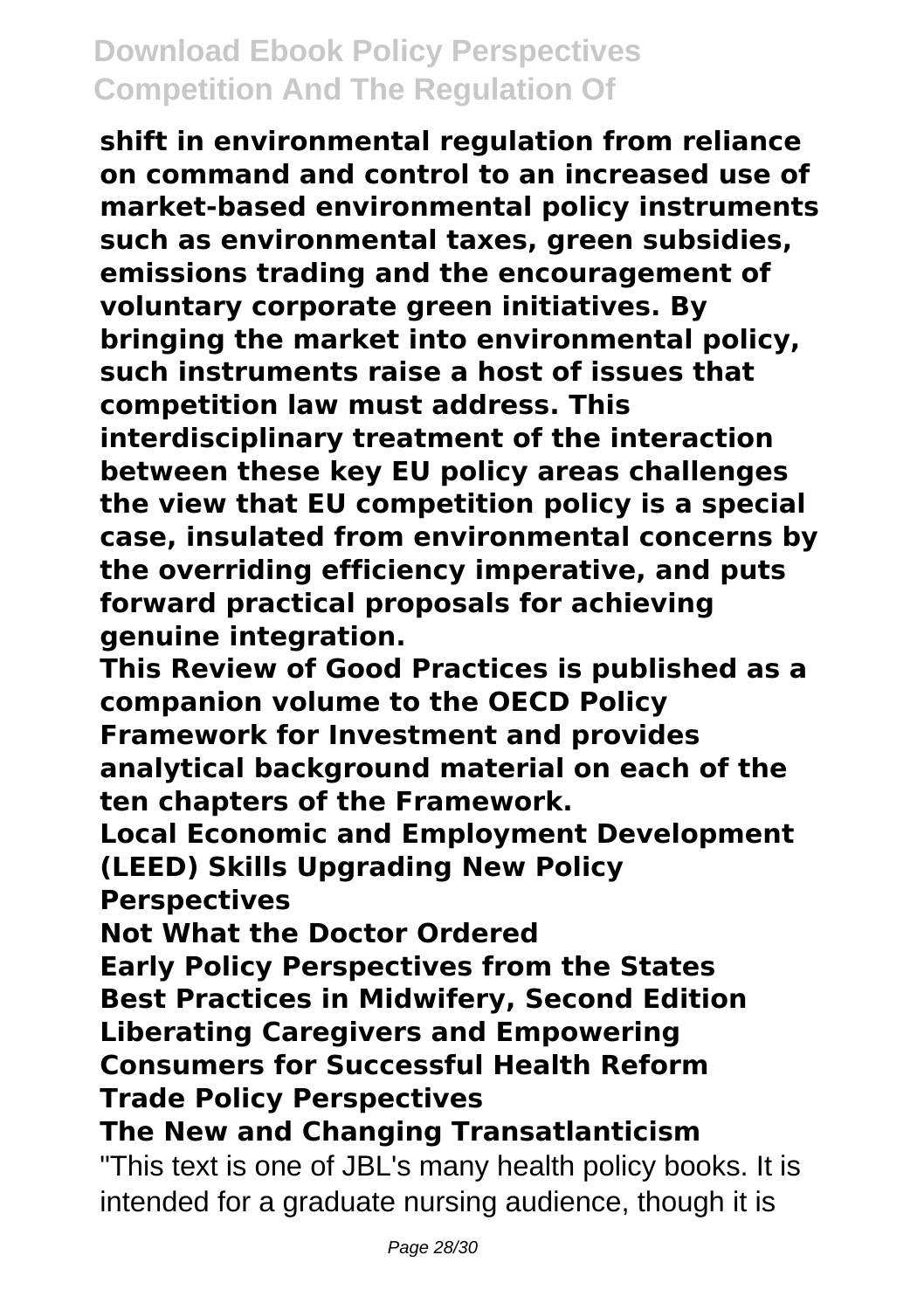also applicable for other healthcare professionals and could be used at the undergraduate level. It is a short, compact text with a targeted focus on health policy and the policy process. The author was part of an AACN think tank about how to educate students and her impressions were validated that nursing grad students know little about government much less about policy. This book was written to address that gap, using plain language and real world examples to engage students"-- The book examines whether EU competition policy is applied fairly and consistently to EU and non-EU firms despite persistent political pressure from member states for a relaxation of the rules and deals with the dilemma of regional organisations in the global political economy. Focussing on the EU's desire to achieve balance between the promotion of market competition and the enhancement of international competitiveness, the book explores the validity of its attempts successfully to ensure a 'stringent competition policy' which is nationality-blind and comparatively strict. Finally, it shows that the competition-competitiveness dilemma remains unresolved because the EU's capability to set global regulatory standards is constrained by competition and the need to engage in multilateral forums, such as the WTO and the International Competition Network. This book will be of key interest to scholars and students of European Union studies, EU competition law and policy, EU external action and more broadly to global governance, international political economy and international relations.

Middle East and North Africa Investment Policy